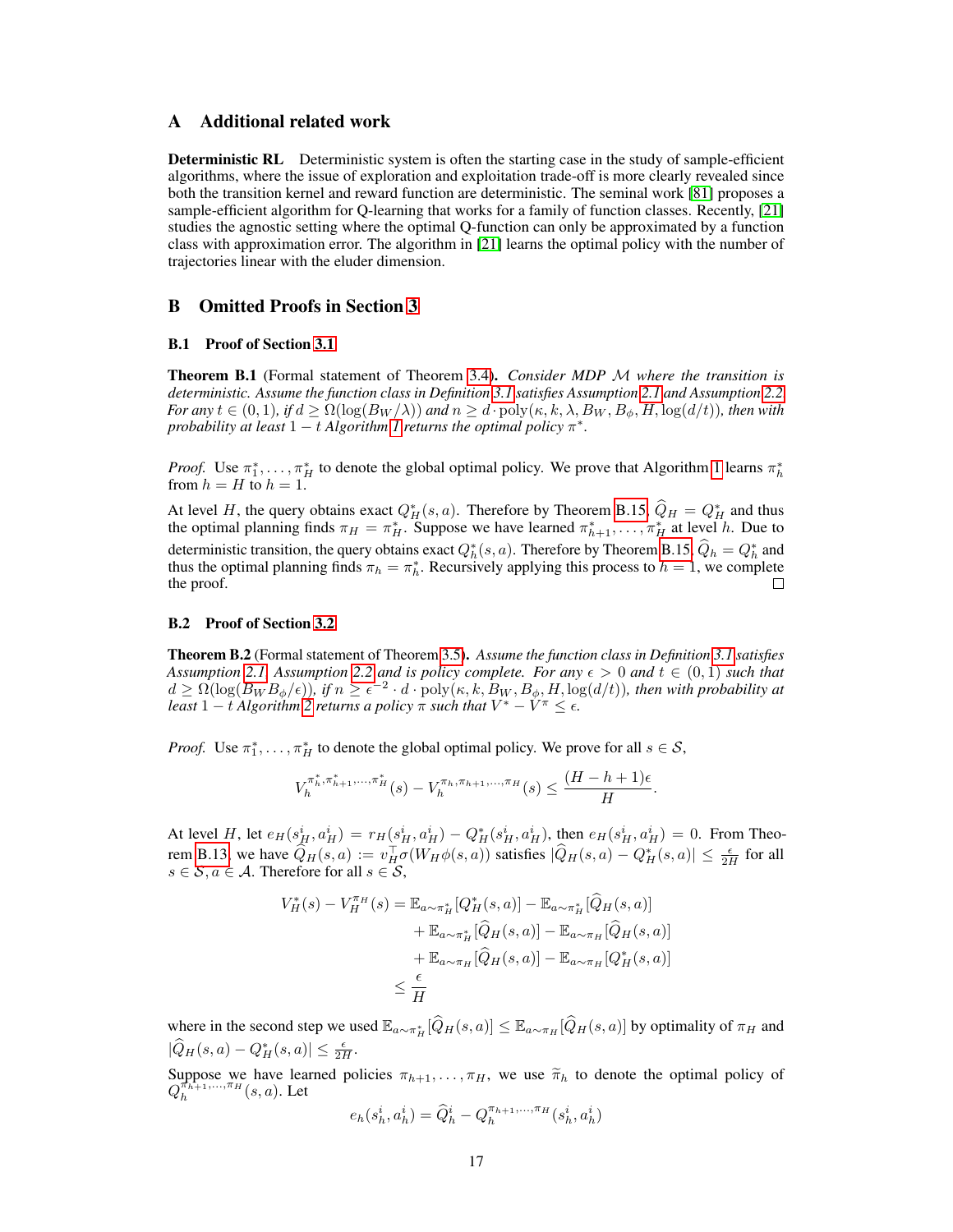then  $e_h(s_h^i, a_h^i)$  is zero mean  $H^2$  sub-Gaussian (notice that  $\hat{Q}_h^i$  is unbiased estimate of  $Q_h^{\pi_{h+1},\dots,\pi_H}(s_h^i, a_h^i)$ , and  $\widehat{Q}_h^i \leq O(H)$ ). From Theorem [B.13,](#page-4-0) we have  $\widehat{Q}_h(s, a) = v_h^{\top} \sigma(W_h \phi(s, a))$ satisfies  $|\widehat{Q}_h(s, a) - Q_h^{\pi_{h+1}, \dots, \pi_H}(s, a)| \leq \frac{\epsilon}{2H}$  for all  $s \in \mathcal{S}, a \in \mathcal{A}$ . Therefore for all  $s \in \mathcal{S}$ ,

$$
V_h^{\tilde{\pi}_h, \pi_{h+1}, \dots, \pi_H}(s) - V_h^{\pi_h, \pi_{h+1}, \dots, \pi_H}(s)
$$
  
=  $\mathbb{E}_{a \sim \tilde{\pi}_h} [Q_h^{\pi_{h+1}, \dots, \pi_H}(s, a)] - \mathbb{E}_{a \sim \tilde{\pi}_h} [\widehat{Q}_h(s, a)]$   
+  $\mathbb{E}_{a \sim \tilde{\pi}_h} [\widehat{Q}_h(s, a)] - \mathbb{E}_{a \sim \pi_h} [\widehat{Q}_h(s, a)]$   
+  $\mathbb{E}_{a \sim \pi_h} [\widehat{Q}_h(s, a)] - \mathbb{E}_{a \sim \pi_h} [Q_h^{\pi_h, \pi_{h+1}, \dots, \pi_H}(s, a)]$   
 $\leq \frac{\epsilon}{H}$ 

where in the second step we used  $\mathbb{E}_{a \sim \tilde{\pi}_h}[\widehat{Q}_h(s, a)] \leq \mathbb{E}_{a \sim \pi_h}[\widehat{Q}_h(s, a)]$  by optimality of  $\pi_h$  and  $|\widehat{Q}_h(s,a) - Q_h^{\pi_{h+1},\ldots,\pi_H}(s,a)| \leq \frac{\epsilon}{2H}.$ 

It thus follows that

$$
V_{h}^{\pi_{h}^{*}, \pi_{h+1}^{*}, \dots, \pi_{H}^{*}}(s) - V_{h}^{\pi_{h}, \pi_{h+1}, \dots, \pi_{H}}(s) = V_{h}^{\pi_{h}^{*}, \pi_{h+1}^{*}, \dots, \pi_{H}^{*}}(s) - V_{h}^{\pi_{h}^{*}, \pi_{h+1}, \dots, \pi_{H}}(s) + V_{h}^{\pi_{h}^{*}, \pi_{h+1}, \dots, \pi_{H}}(s) - V_{h}^{\pi_{h}, \pi_{h+1}, \dots, \pi_{H}}(s) + V_{h}^{\pi_{h}, \pi_{h+1}, \dots, \pi_{H}}(s) - V_{h}^{\pi_{h}, \pi_{h+1}, \dots, \pi_{H}}(s) \leq V_{h}^{\pi_{h}^{*}, \pi_{h+1}, \dots, \pi_{H}^{*}}(s) - V_{h}^{\pi_{h}^{*}, \pi_{h+1}, \dots, \pi_{H}}(s) + \frac{\epsilon}{H} \leq \dots \leq \frac{(H - h + 1)\epsilon}{H}.
$$

where in the second step we use  $V_h^{\pi_h^*, \pi_{h+1}, \dots, \pi_H}(s) \leq V_h^{\tilde{\pi}_h, \pi_{h+1}, \dots, \pi_H}(s)$  from optimality of  $\tilde{\pi}_h$ .<br>Repeating this argument to  $h-1$  completes the proof Repeating this argument to  $h = 1$  completes the proof

#### B.3 Proof of Section [3.3](#page--1-12)

Theorem B.3 (Formal statement of Theorem [3.6\)](#page--1-13). *Assume the function class in Definition [3.1](#page--1-5) satisfies Assumption* [2.1,](#page--1-6) Assumption [2.2,](#page--1-7) and is Bellman complete. For any  $\epsilon > 0$  and  $t \in (0,1)$  such that  $d \geq \Omega(\log(B_W B_{\phi}/\epsilon))$ , if  $n \geq \epsilon^{-2} \cdot d \cdot \text{poly}(\kappa, k, B_W, B_{\phi}, H, \log(d/t))$ , then with probability at *least*  $1 - t$  *Algorithm [3](#page--1-14) returns a policy*  $\pi$  *such that*  $V^* - V^{\pi} \leq \epsilon$ .

*Proof.* Use  $\pi_1^*, \ldots, \pi_H^*$  to denote the global optimal policy. We prove

<span id="page-1-0"></span>
$$
|\hat{Q}_h(s, a) - Q_h^*(s, a)| \le \frac{(H - h + 1)\epsilon}{H}
$$
 (1)

for all  $s \in \mathcal{S}, a \in \mathcal{A}$ .

At level  $H$ , let

$$
e_H(s_H^i, a_H^i) = r_H(s_H^i, a_H^i) - Q_H^*(s_H^i, a_H^i)
$$

then  $e_H(s_H^i, a_H^i) = 0$ . From Theorem [B.13,](#page-4-0) we have  $\hat{Q}_H(s, a) := v_H^{\top} \sigma(W_H \phi(s, a))$  satisfies  $|\widehat{Q}_H(s, a) - Q_H^*(s, a)| \leq \frac{\epsilon}{H}$  for all  $s \in \mathcal{S}, a \in \mathcal{A}$ .

Suppose we have learned  $\widehat{Q}_{h+1}(s,a)$  with  $|\widehat{Q}_{h+1}(s,a) - Q^*_{h+1}(s,a)| \leq \frac{(H-h)\epsilon}{H}$ . At level h, let  $e_h(s_h^i, a_h^i) = r_h(s_h^i, a_h^i) + \widehat{V}_{h+1}(s_{h+1}^i) - \mathcal{T}_h(\widehat{Q}_{h+1})(s_h^i, a_h^i)$ 

then  $e_h(s_h^i, a_h^i)$  is zero mean  $H^2$  sub-Gaussian (notice that  $r_h(s_h^i, a_h^i) + \hat{V}_{h+1}(s_{h+1}^i)$  is unbiased estimate of  $\mathcal{T}_h(\widehat{Q}_{h+1})(s_h^i, a_h^i)$ , and  $r_h(s_h^i, a_h^i) + \widehat{V}_{h+1}(s_{h+1}^i) \le O(H)$ ). From Theorem [B.13,](#page-4-0) we have  $\widehat{Q}_h(s, a) := v_h^{\top} \sigma(W_h \phi(s, a))$  satisfies  $|\widehat{Q}_h(s, a) - \mathcal{T}_h(\widehat{Q}_{h+1})(s_h^i, a_h^i)| \leq \frac{\epsilon}{H}$  for all  $s \in \mathcal{S}, a \in$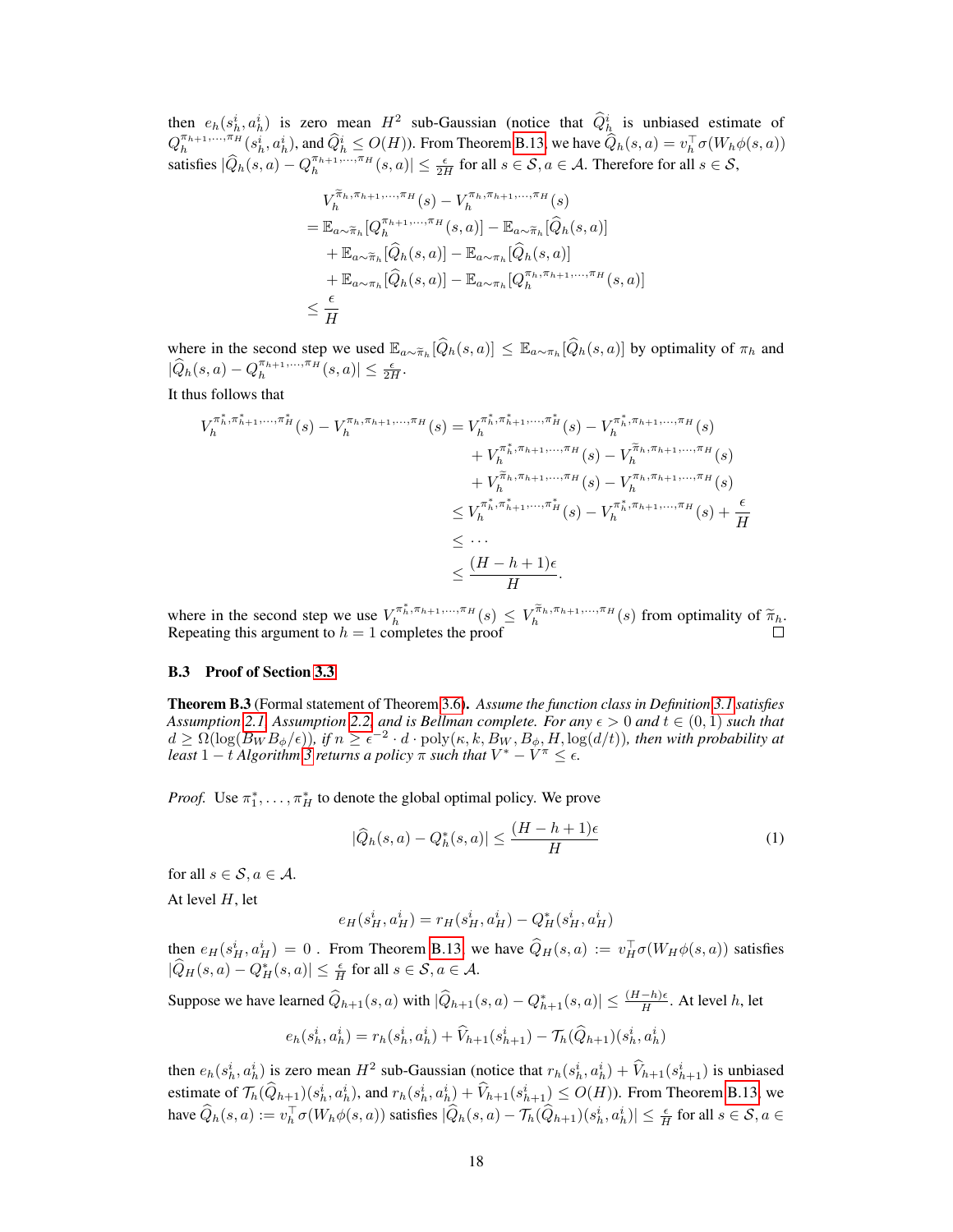A. Therefore

$$
|\widehat{Q}_h(s, a) - Q_h^*(s, a)| \leq |\widehat{Q}_h(s, a) - \mathcal{T}_h(\widehat{Q}_{h+1})(s, a)| + |\mathcal{T}_h(\widehat{Q}_{h+1})(s, a) - Q_h^*(s, a)|
$$
  

$$
\leq \frac{\epsilon}{H} + \max_{s \in S, a \in \mathcal{A}} |\widehat{Q}_{h+1}(s, a) - Q_{h+1}^*(s, a)|
$$
  

$$
\leq \frac{(H - h + 1)\epsilon}{H}
$$

holds for all  $s \in \mathcal{S}, a \in \mathcal{A}$ .

It thus follows that for all  $s_1 \in S$ ,

$$
V_h^{\pi_1^*,...,\pi_H^*}(s_1) - V_h^{\pi_1,...,\pi_H}(s_1) = \mathbb{E}_{a \sim \pi_1^*}[Q_1^*(s_1, a)] - \mathbb{E}_{a \sim \pi_1}[Q_1^{\pi_2,...,\pi_H}(s_1, a)]
$$
  
\n
$$
\leq \mathbb{E}_{a \sim \pi_1^*}[\hat{Q}_1(s_1, a)] - \mathbb{E}_{a \sim \pi_1}[Q_1^{\pi_2,...,\pi_H}(s_1, a)] + \epsilon
$$
  
\n
$$
\leq \mathbb{E}_{a \sim \pi_1}[\hat{Q}_1(s_1, a) - Q_1^{\pi_2,...,\pi_H}(s_1, a)] + \epsilon
$$
  
\n
$$
\leq \mathbb{E}_{a \sim \pi_1}[Q_1^*(s_1, a) - Q_1^{\pi_2,...,\pi_H}(s_1, a)] + 2\epsilon
$$
  
\n
$$
\leq \mathbb{E}_{a \sim \pi_1} \mathbb{E}_{s_2 \sim \mathbb{P}(\cdot|s, a)}[V_2^{\pi_2^*,...,\pi_H^*}(s_2) - V_2^{\pi_2,...,\pi_H}(s_2)] + 2\epsilon
$$
  
\n
$$
\leq \cdots
$$
  
\n
$$
\leq 2H\epsilon
$$

where the first step comes from definition of value function; the second step comes from Eq [\(1\)](#page-1-0); the third step comes from optimality of  $\pi_1$ ; the fourth step comes from Eq [\(1\)](#page-1-0); the fifth step comes from Bellman equation. The proof is complete by rescaling  $\epsilon \leftarrow \epsilon / H$ . □

### B.4 Proof of Section [3.4](#page--1-15)

With gap condition, either Algorithm [2](#page--1-11) or Algorithm [3](#page--1-14) will work as long as we select  $\epsilon \approx \rho$ . The following displays an adaption from Algorithm [2.](#page--1-11)

<span id="page-2-0"></span>

| <b>Algorithm 6</b> Learning realizable $Q^*$ with optimality gap |
|------------------------------------------------------------------|
|------------------------------------------------------------------|

1: for  $h = H, \ldots 1$  do 2: Sample  $x_h^i$ ,  $i \in [n]$  from standard Gaussian  $\mathcal{N}(0, I_d)$ 3: for  $i \in [n]$  do 4: **if**  $||x_h^i|| \le \delta_\phi$  then 5: Find  $(s_h^i, a_h^i) \in \phi^{-1}(x_h^i)$  and locate the state  $s_h^i$  in the generative model 6: Pull action  $a_h^i$  and use  $\pi_{h+1}, \dots, \pi_H$  as the roll-out to collect rewards  $r_h^{(i)}$  $\binom{i}{h},\ldots,r_H^{(i)}$ 7: Construct unbiased estimation of  $Q_h^{\pi_{h+1},\dots,\pi_H}(s_h^i, a_h^i)$  $\widehat{Q}_h^i \leftarrow r_h^{(i)} + \cdots + r_H^{(i)}$ H 8: else 9: Let  $\widehat{Q}_h^i \leftarrow 0$ . 10: **end if** 11: end for 12: Compute  $(v_h, W_h) \leftarrow \text{NEURALNETNOISYRECOVERY}(\{(x_h^i, \hat{Q}_h^i) : i \in [n]\})$ 13: Set  $\widehat{Q}_h(s, a) \leftarrow v_h^{\top} \sigma(W_h \phi(s, a))$ 14: Let  $\pi_h(s) \leftarrow \arg \max_{a \in \mathcal{S}} \widehat{Q}_h(s, a)$ 15: end for 16: **Return**  $\pi_1, \ldots, \pi_H$ 

Theorem B.4 (Formal statement of Theorem [3.8\)](#page--1-5). *Assume the function class in Definition [3.1](#page--1-5) satisfies Assumption* [2.1](#page--1-6) *and Assumption* [2.2.](#page--1-7) *Suppose*  $\rho > 0$  *and*  $d \ge \Omega(\log(B_W B_{\phi}/\rho))$ *, for any*  $t \in (0, 1)$ *,*  $df n = \frac{d}{\rho^2} \cdot \text{poly}(\kappa,k,B_W,B_\phi,H,\log(d/t))$ , then with probability at least  $1-t$  *Algorithm [6](#page-2-0) returns the optimal policy* π ∗ *.*

*Proof.* Use  $\pi_1^*, \ldots, \pi_H^*$  to denote the global optimal policy. Similar to Theorem [B.1,](#page-0-0) we prove that Algorithm [6](#page-2-0) learns  $\pi_h^*$  from  $h = H$  to  $h = 1$ .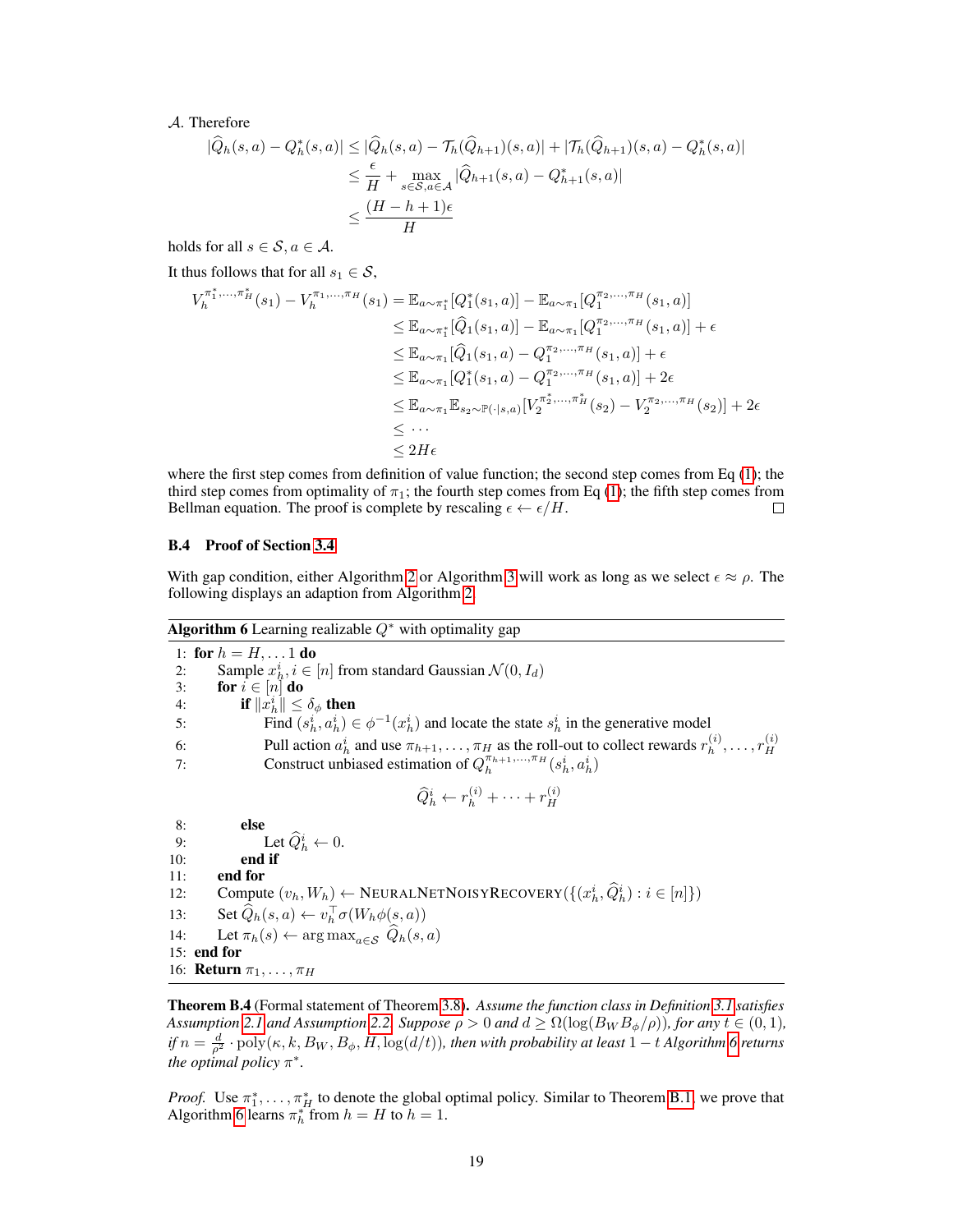At level H, the algorithm uses  $n = \frac{d}{\rho^2} \cdot \text{poly}(\kappa, k, \log d, B_W, B_\phi, H, \log(1/t))$  trajectories to obtain  $\widehat{Q}_H$  such that  $|\widehat{Q}_H(s, a) - Q^*(s, a)| \le \rho/4$  by Theorem [B.13.](#page-4-0) Therefore

$$
V_H^*(s) - Q_H^*(s, \pi_H(s))
$$
  
\n
$$
\leq Q_H^*(s, \pi_H^*(s)) - Q_H^*(s, \pi_H(s))
$$
  
\n
$$
\leq Q_H^*(s, \pi_H^*(s)) - \hat{Q}_H(s, \pi_H^*(s)) + \hat{Q}_H(s, \pi_H^*(s)) - \hat{Q}_H(s, \pi_H(s))
$$
  
\n
$$
+ \hat{Q}_H(s, \pi_H(s)) - Q_H^*(s, \pi_H(s))
$$
  
\n
$$
\leq \rho/2
$$

where the third inequality uses the optimality of  $\pi_H(s)$  under  $\hat{Q}_H$ . Thus Definition [3.7](#page--1-16) gives  $\pi_H(s) = \pi_H^*(s)$ . Suppose we have learned  $\pi_{h+1}^*, \ldots, \pi_H^*$  at level h. We apply the same argument to derive  $\pi_h = \pi_h^*$ . Recursively applying this process to  $h = 1$ , we complete the proof.

#### B.5 Neural network recovery

This section considers recovering neural network  $\langle v, \sigma(Wx) \rangle$  from the following two models, where  $B = \Omega(d \cdot \text{poly}\log(d)).$ 

• Noisy samples from

$$
x \sim \mathcal{N}(0, I_d), \ \ y = (\langle v, \sigma(Wx) \rangle + \xi) \cdot \mathbb{1}(\|x\| \le B)
$$
 (2)

where  $\xi$  is  $\vartheta$  sub-Gaussian noise.

• Noiseless samples from

<span id="page-3-5"></span><span id="page-3-1"></span>
$$
x \sim \mathcal{N}(0, I_d), \ \ y = (\langle v, \sigma(Wx) \rangle) \cdot \mathbb{1}(\|x\| \le B)
$$
 (3)

Recovering neural network has received comprehensive study in deep learning theory [\[39,](#page--1-17) [90,](#page--1-18) [27\]](#page--1-19). The analysis in this section is mainly based on the method of moments in [\[90\]](#page--1-18). However, notice that the above learning tasks are different from those considered in [\[90\]](#page--1-18), due to the presence of noise and the truncated signals. Therefore, additional considerations must be made in the analysis.

We consider more general homogeneous activation functions, specified by the assumptions that follow. Since the activation function is homogeneous, we assume  $v_i \in {\pm 1}$  in the following without loss of generality.

<span id="page-3-0"></span>**Assumption B.5** (Property 3.1 of [\[90\]](#page--1-18)). Assume  $\sigma'(x)$  is nonnegative and homogeneously bounded, i.e.  $0 \le \sigma'(x) \le L_1|x|^p$  for some constants  $L_1 > 0$  and  $p \ge 0$ .

**Definition B.6** (Part of property 3.2 of [\[90\]](#page--1-18)). Define  $\rho(z) := \min\{\beta_0(z) - \alpha_0^2(z) - \alpha_1^2(z), \beta_2(z) - \alpha_2^2(z)\}$  $\alpha_1^2(z) - \alpha_2^2(z), \alpha_0(z)\alpha_2(z) - \alpha_1^2(z)$ , where  $\alpha_q(z) := \mathbb{E}_{x \sim \mathcal{N}(0,1)}[\sigma'(zx)x^q], q \in \{0,1,2\}$ , and  $\beta_q(z):=\mathbb{E}_{x\sim\mathcal{N}(0,1)}[(\sigma')^2(zx)x^q]$  for  $q\in\{0,2\}.$ 

<span id="page-3-3"></span>**Assumption B.7** (Part of property 3.2 of [\[90\]](#page--1-18)). The first derivative  $\sigma'(z)$  satisfies that, for all  $z > 0$ , we have  $\rho(z) > 0$ .

<span id="page-3-4"></span>**Assumption B.8** (Property 3.3 of [\[90\]](#page--1-18)). The second derivative  $\sigma''(x)$  is either (a) globally bounded or (**b**)  $\sigma''(x) = 0$  except for finite points.

Notice that ReLU, squared ReLU, leaky ReLU, and polynomial activation function functions all satisfies the above assumption. We make the following assumption on the dimension of feature vectors, which corresponds to how features can extract information about neural networks from noisy samples. The dimension only has to be greater than a logarithmic term in  $1/\epsilon$  and the norm of parameters.

<span id="page-3-2"></span>**Assumption B.9** (Rich feature). Assume  $d > \Omega(\log(B_W/\epsilon))$ .

First we introduce a notation from [\[90\]](#page--1-18).

**Definition B.10.** Define outer product  $\widetilde{\otimes}$  as follows. For a vector  $v \in \mathbb{R}^d$  and an identity matrix  $I \subset \mathbb{R}^{d \times d}$  $I \in \mathbb{R}^{d \times d}$ ,

$$
v\widetilde{\otimes}I=\sum_{j=1}^d [v\otimes e_j\otimes e_j+e_j\otimes v\otimes e_j+e_j\otimes e_j\otimes v].
$$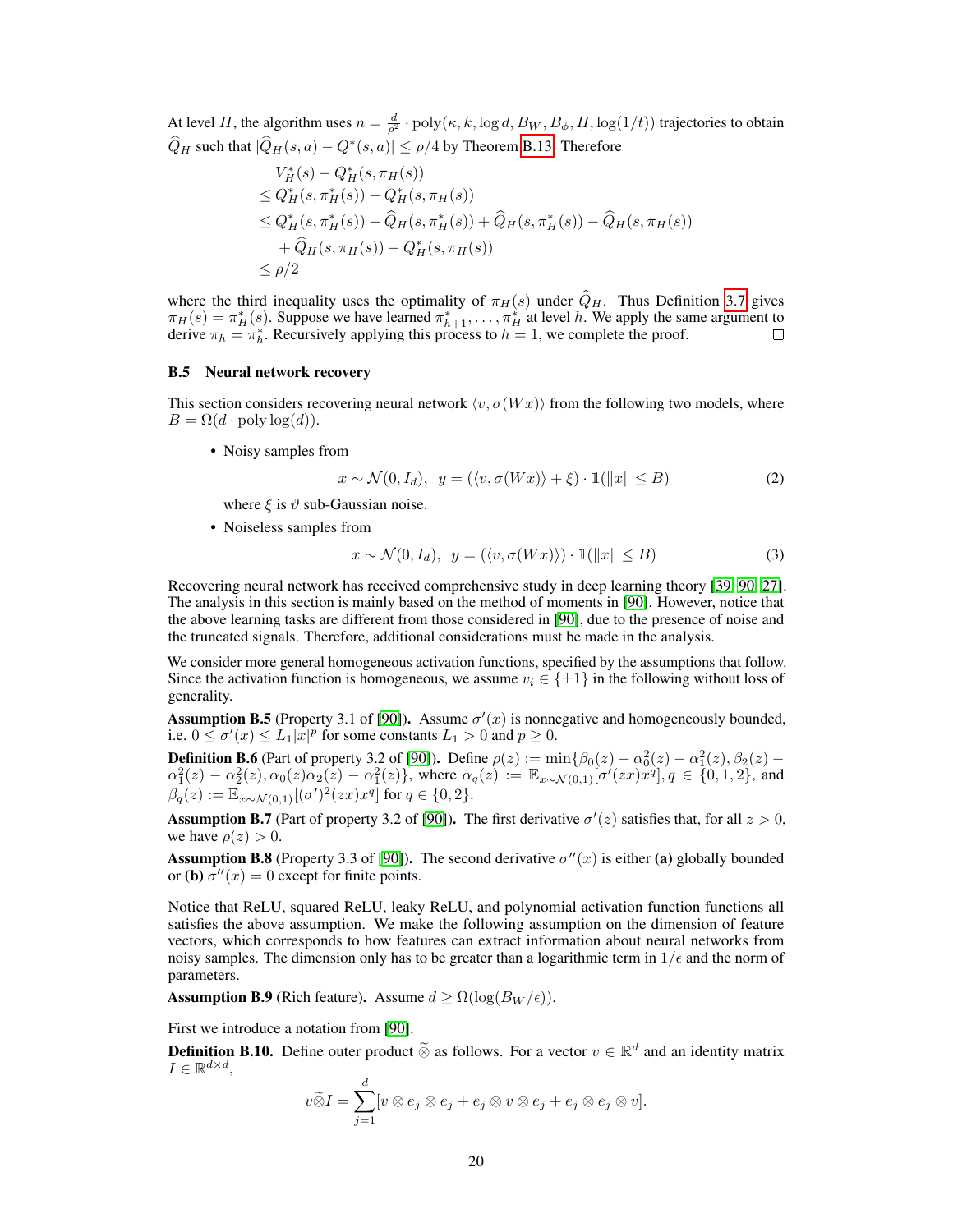For a symmetric rank-r matrix  $M = \sum_{i=1}^{r} s_i v_i v_i^{\top}$  and an identity matrix  $I \in \mathbb{R}^{d \times d}$ ,

$$
M \widetilde{\otimes} I = \sum_{i=1}^{r} s_i \sum_{j=1}^{d} \sum_{l=1}^{6} A_{l,i,j}
$$

where  $A_{1,i,j} = v_i \otimes v_i \otimes e_j \otimes e_j, A_{2,i,j} = v_i \otimes e_j \otimes v_i \otimes e_j, A_{3,i,j} = e_j \otimes v_i \otimes v_i \otimes e_j,$  $A_{4,i,j}=v_i\otimes e_j\otimes e_j\otimes v_i, A_{5,i,j}=e_j\otimes v_i\otimes e_j\otimes v_i, A_{6,i,j}=e_j\otimes e_j\otimes v_i\otimes v_i.$ 

Now we define some moments.

<span id="page-4-2"></span>**Definition B.11.** Define  $M_1, M_2, M_3, M_4, m_{1,i}, m_{2,i}, m_{3,i}, m_{4,i}$  as follows:

$$
M_1 := \mathbb{E}[y \cdot x]
$$
  
\n
$$
M_2 := \mathbb{E}[y \cdot (x \otimes x - I)]
$$
  
\n
$$
M_3 := \mathbb{E}[y \cdot (x^{\otimes 3} - x \widetilde{\otimes} I)]
$$
  
\n
$$
M_4 := \mathbb{E}[y \cdot (x^{\otimes 4} - (x \otimes x) \widetilde{\otimes} I + I \widetilde{\otimes} I)]
$$
  
\n
$$
\gamma_j(x) := \mathbb{E}_{z \sim \mathcal{N}(0,1)}[\sigma(x \cdot z)z^j], \forall j \in 0, 1, 2, 3, 4
$$
  
\n
$$
m_{1,i} := \gamma_1(||w_i||)
$$
  
\n
$$
m_{2,i} := \gamma_2(||w_i||) - \gamma_0(||w_i||)
$$
  
\n
$$
m_{3,i} := \gamma_3(||w_i||) - 3\gamma_1(||w_i||)
$$
  
\n
$$
m_{4,i} := \gamma_4(||w_i||) + 3\gamma_0(||w_i||) - 6\gamma_2(||w_i||)
$$

The above expectations are all with respect to  $x \sim \mathcal{N}(0, I_d)$  and  $y = \langle v, \sigma(Wx) \rangle$ .

<span id="page-4-1"></span>Assumption B.12 (Assumption 5.3 of [\[90\]](#page--1-18)). Assume the activation function satisfies the followings:

- If  $M_i \neq 0$ , then  $m_{i,i} \neq 0$  for all  $i \in [k]$ .
- At least one of  $M_3$  and  $M_4$  is not zero.
- If  $M_1 = M_3 = 0$ , then  $\sigma(z)$  is an even function.
- If  $M_2 = M_4 = 0$ , then  $\sigma(z)$  is an odd function.

Now we state the theoretical result that recovers neural networks from noisy data.

<span id="page-4-0"></span>Theorem B.13 (Neural network recovery from noisy data). *Let the activation function* σ *satisfies Assumption [B.5](#page-3-0) and Assumption [B.12.](#page-4-1) Let* κ *be the condition number of* W*. Given* n *samples from Eq* [\(2\)](#page-3-1)*. For any*  $t \in (0,1)$  *and*  $\epsilon \in (0,1)$  *such that Assumption [B.9](#page-3-2) holds, if* 

$$
n \ge \epsilon^{-2} \cdot d \cdot \text{poly}(\kappa, k, \vartheta, \log(d/t))
$$

*then there exists an algorithm that takes*  $\widetilde{O}(nkd)$  *time and returns a matrix*  $\widehat{W} \in \mathbb{R}^{k \times d}$  *and a vector*  $\widehat{v}$  ∈ { $\pm 1$ }<sup>k</sup> such that with probability at least 1 − t,

$$
||W - W||_F \le \epsilon \cdot \text{poly}(k, \kappa) \cdot ||W||_F, \text{ and } \widehat{v} = v.
$$

The algorithm and proof are shown in Appendix [B.5.1.](#page-5-1) By Assumption [B.5,](#page-3-0) the following corollary is therefore straightforward.

**Corollary B.14.** *In the same setting as Theorem [B.13.](#page-4-0) For any*  $t \in (0, 1)$  *and suppose*  $||W||_F \leq B_W$ *and Assumption [B.9](#page-3-2) holds. Given* n *samples from Eq* [\(2\)](#page-3-1)*. If*

$$
n \ge \epsilon^{-2} \cdot d \cdot \text{poly}(\kappa, k, \log(d/t), B_W, B_\phi, \vartheta)
$$

*then there exists an algorithm that takes*  $\widetilde{O}(nkd)$  *time and outputs a matrix*  $\widehat{W} \in \mathbb{R}^{k \times d}$  *and a vector*  $\widehat{v} \in \{\pm 1\}^k$  such that with probability at least  $1 - t$ , for all  $\|x\|_2 \leq B_\phi$ 

$$
|\langle \widehat{v}, \sigma(\widehat{W}x)\rangle - \langle v, \sigma(Wx)\rangle| \le \epsilon.
$$

*In particular, when*  $B_{\phi} = O(d \cdot \text{poly}\log d)$  *the following sample complexity suffices* 

$$
n \ge \epsilon^{-2} \cdot d^{O(1+p)} \cdot \text{poly}(\kappa, k, \log(d/t), B_W, \vartheta).
$$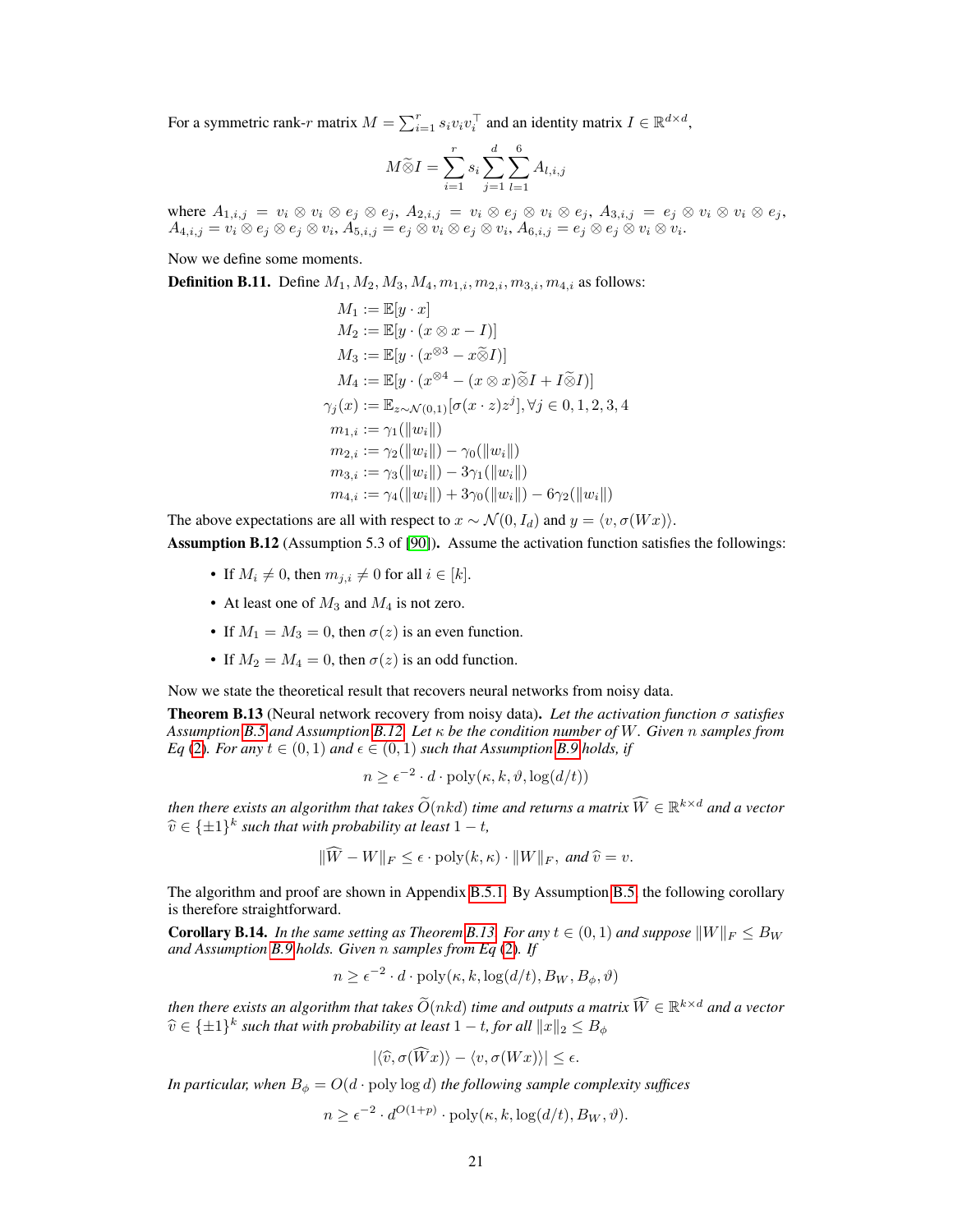Now we state the theoretical result that precisely recovers neural networks from noiseless data. The proof and method are shown in Appendix [B.5.2.](#page-11-0)

<span id="page-5-0"></span>Theorem B.15 (Exact neural network recovery from noiseless data). *Let the activation function satisfies Assumption [B.5](#page-3-0) and Assumption [B.12,](#page-4-1) Assumption [B.7](#page-3-3) and Assumption [B.8\(](#page-3-4)b). Given* n *samples from Eq* [\(3\)](#page-3-5)*. For any*  $t \in (0, 1)$ *, suppose*  $d \ge \Omega(\log(B_W/\lambda))$  *and* 

$$
n \ge d \cdot \text{poly}(\kappa, k, \lambda, \log(d/t)),
$$

*then there exists an algorithm that output exact* W *and* v *with probability at least*  $1 - t$ *.* 

### <span id="page-5-1"></span>B.5.1 Recover neural networks from noisy data

In this section we prove Theorem [B.13.](#page-4-0) Denote  $W = [w_1, \dots, w_k]^\top$  where  $w_i \in \mathbb{R}^d$  and  $\overline{w_i} =$  $w_i/||w_i||_2.$ 

<span id="page-5-2"></span>**Definition B.16.** Given a vector  $\alpha \in \mathbb{R}^d$ . Define  $P_2 := M_{j_2}(I, I, \alpha, \dots, \alpha)$  where  $j_2 = \min\{j \geq 1\}$  $2: M_j \neq 0$ } and  $P_3 := M_{j_3}(I, I, I, \alpha, \dots, \alpha)$  where  $j_3 = \min\{j \geq 3: M_j \neq 0\}$ .

The method of moments is presented in Algorithm [7.](#page-6-0) Here we sketch its ideas, and refer readers to [\[90\]](#page--1-18) for thorough explanations. There are three main steps. In the first step, it computes the span of the rows of W. By power method, Line [7](#page-6-0) finds the top-k eigenvalues of  $CI + P_2$  and  $CI - P_2$ . It then picks the largest k eigenvalues from  $CI + P_2$  and  $CI - P_2$ , by invoking TOPK in Line [15.](#page-6-0) Finally it orthogonalizes the corresponding eigenvectors in Line [19](#page-6-0) and finds an orthogonal matrix V in the subspace spanned by  $\{\overline{w}_1, \ldots, \overline{w}_k\}.$ 

In the second step, the algorithm forms third order tensor  $R_3 = P_s(V, V, V) \in \mathbb{R}^{k \times k \times k}$  and use the robust tensor decomposition method in [\[47\]](#page--1-20) to find  $\hat{u}$  that approximates  $s_iV^\top \overline{w}_i$  with unknown signs  $s_i$ . In the third step, the algorithm determines s  $v_i$  and  $w_i$  i  $\in [k]$ . Since the activation function is  $s_i$ . In the third step, the algorithm determines s, v and  $w_i$ ,  $i \in [k]$ . Since the activation function is homogeneous, we assume  $v_i \in \{\pm 1\}$  and  $m_{j,i} = c_j ||w_i||^{p+1}$  for universal constants  $c_j$  without loss of generality. For illustration, we define  $Q_1$  and  $Q_2$  as follows.

$$
Q_1 = M_{l_1}(I, \underbrace{\alpha, \cdots, \alpha}_{(l_1 - 1) \alpha' s}) = \sum_{i=1}^{k} v_i c_{l_1} ||w_i||^{p+1} (\alpha^\top \overline{w}_i)^{l_1 - 1} \overline{w}_i,
$$
\n(4)

$$
Q_2 = M_{l_2}(V, V, \underbrace{\alpha, \cdots, \alpha}_{(l_2-2) \alpha's}) = \sum_{i=1}^k v_i c_{l_2} ||w_i||^{p+1} (\alpha^\top \overline{w}_i)^{l_2-2} (V^\top \overline{w}_i) (V^\top \overline{w}_i)^\top, \tag{5}
$$

where  $l_1 \ge 1$  such that  $M_{l_1} \ne 0$  and  $l_2 \ge 2$  such that  $M_{l_2} \ne 0$  are specified later. Then the solutions of the following linear systems

$$
z^* = \underset{z \in \mathbb{R}^k}{\arg \min} \left\| \sum_{i=1}^k z_i s_i \overline{w}_i - Q_1 \right\|, \ \ r^* = \underset{r \in \mathbb{R}^k}{\arg \min} \left\| \sum_{i=1}^k r_i V^\top \overline{w}_i (V^\top \overline{w}_i)^\top - Q_2 \right\|_F. \tag{6}
$$

<span id="page-5-6"></span><span id="page-5-4"></span><span id="page-5-3"></span>.

.

are the followings

$$
z_i^* = v_i s_i^{l_1} c_{l_1} \|w_i\|^{p+1} (\alpha^{\top} s_i \overline{w}_i)^{l_1-1}, \ \ r_i = v_i s_i^{l_2} c_{l_2} \|w_i\|^{p+1} (\alpha^{\top} s_i \overline{w}_i)^{l_2-2}
$$

When  $c_{l_1}$  and  $c_{l_2}$  do not have the same sign, we can recover  $v_i$  and  $s_i$  by  $v_i = \text{sign}(r_i^* c_{l_2}), s_i =$  $sign(v_iz_i^*c_{l_1})$ , and recover  $w_i$  by

$$
w_i = \left( \left| \frac{z_i^*}{c_{l_1} (\alpha^{\top} s_i \overline{w}_i)^{l_1 - 1})} \right| \right)^{1/(p+1)} \overline{w}_i
$$

In Algorithm [7,](#page-6-0) we use  $V\hat{u}_i$  to approximate  $s_i\overline{w}_i$ , and use moment estimators  $Q_1$  and  $Q_2$  to approximate  $\Omega_1$  and  $\Omega_2$ . Then the solutions  $\hat{z}$   $\hat{x}$  to the optimization problems in Line 29 should app mate  $Q_1$  and  $Q_1$ . Then the solutions  $\hat{z}, \hat{r}$  to the optimization problems in Line [29](#page-6-0) should approximate  $z^*$  and  $r^*$ , due to robustness for solving linear systems. As such, the outputs  $\tilde{v}$ ,  $\tilde{W}$  approximately recover the true model parameters recover the true model parameters.

<span id="page-5-5"></span>Since Algorithm [7](#page-6-0) carries out the same computation as [\[90\]](#page--1-18), the computational complexity is the same. The difference of sample complexity comes from the noise  $\xi$  in the model and the truncation of standard Gaussian. The proof entails bounding the error in estimating  $P_2$  in Line [4,](#page-6-0)  $R_3$  in Line [20](#page-6-0) and  $Q_1, Q_2$  in Line [28.](#page-6-0) In the following, unless further specified, the expectations are all with respect to  $x \sim \mathcal{N}(0, I_d)$  and  $y \sim (\langle v, \sigma(Wx) \rangle + \xi) \cdot \mathbb{1}(\Vert x \Vert \leq B).$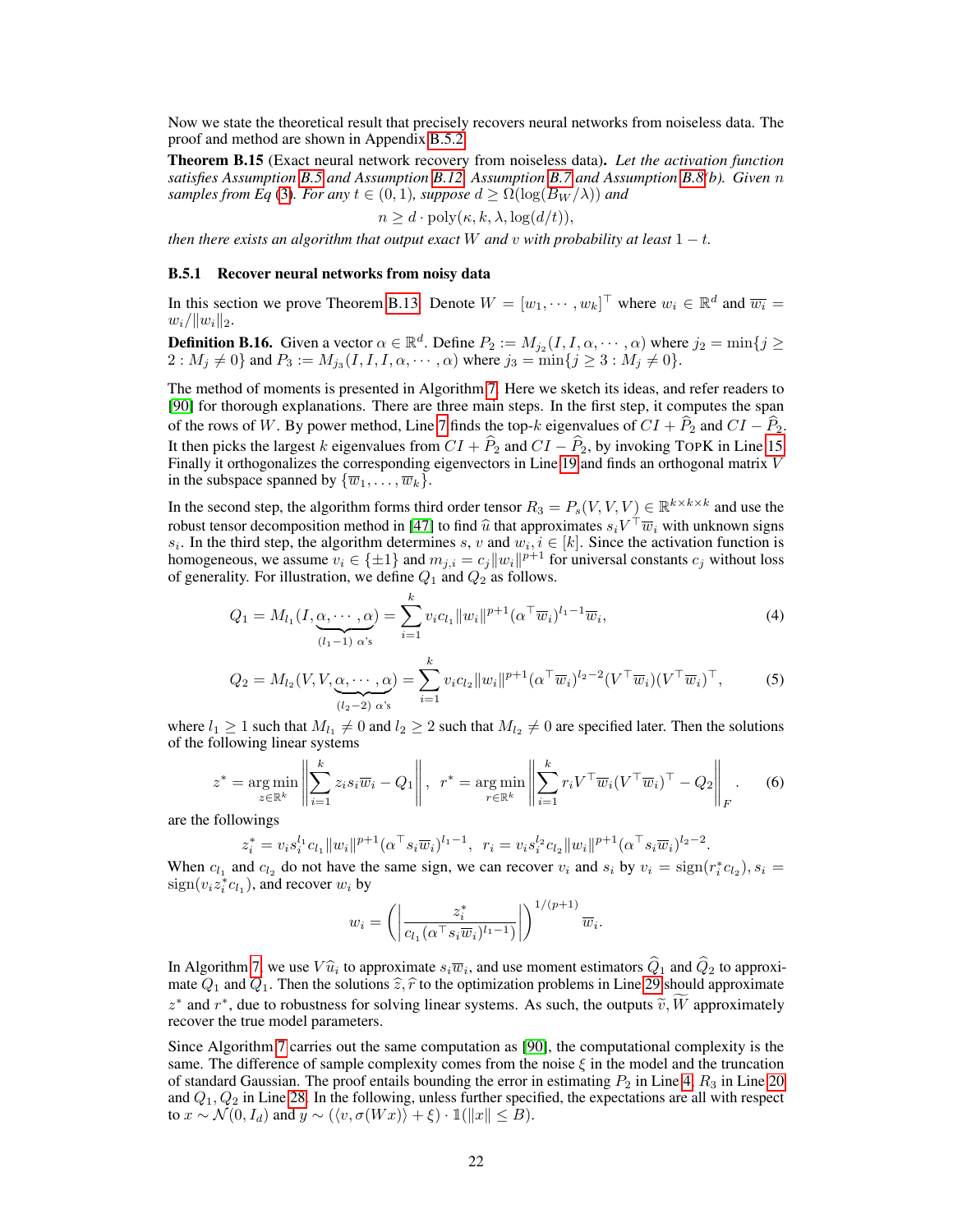<span id="page-6-0"></span>Algorithm 7 Using method of moments to recover neural network parameters 1: **procedure** NEURALNETNOISYRECOVERY( $S = \{(x_i, y_i) : i \in [n]\}$ ) 2: Choose  $\alpha$  to be a random unit vector 3: Partition S into  $S_1, S_2, S_3, S_4$  of equal size 4:  $\widehat{P}_2 \leftarrow \mathbb{E}_{S_1}[P_2], C \leftarrow 3||P_2||, T \leftarrow \log(1/\epsilon)$ 5: Choose  $\widehat{V}_1^{(0)}, \widehat{V}_1^{(0)} \in \mathbb{R}^{d \times k}$  to be random matrices  $\triangleright$  Estimate subspace V 6: **for**  $t = 1, \ldots, T$  **do** 7:  $\widehat{V}_1^{(t)} \leftarrow \text{QR}(C\widehat{V}_1^{(t-1)} + \widehat{P}_2\widehat{V}_1^{(t-1)}), \widehat{V}_2^{(t)} \leftarrow \text{QR}(C\widehat{V}_2^{(t-1)} - \widehat{P}_2\widehat{V}_2^{(t-1)})$  $8:$ 9: **for**  $j = 1,2$  **do** 10:  $\widehat{V}_1^{(T)} \leftarrow [\widehat{V}_{j,1}, \cdots, \widehat{V}_{j,k}]$ <br>11: **for**  $i \in [k]$  **do** 12:  $\lambda_{j,i} \leftarrow |V_{j,i}P_2V_{j,i}|$ <br>13: **end for** 14: end for 15:  $\pi_1, \pi_2, k_1, k_2 \leftarrow \text{TOPK}(\lambda, k)$ 16: **for**  $j = 1,2$  **do** 17:  $V_j \leftarrow [V_{j,\pi_j(1)}, \cdots, V_{j,\pi_j(k_j)}]$ <br>19.  $\cdots$  or  $\mathbf{f}_{\text{gen}}$ 18: end for 19:  $\widetilde{V}_2 \leftarrow \mathbf{QR}((I - V_1 V_1^\top) V_2), V \leftarrow [V_1, \widetilde{V}_2]$ 19.  $v_2 \leftarrow \text{QR}((1 - v_1v_1) v_2), v \leftarrow [v_1, v_2]$ <br>
20:  $\hat{R}_3 \leftarrow \mathbb{E}_{S_2}[P_3(V, V, V)], \{\hat{u}_i\}_{i \in [k]} \leftarrow \text{TENSORDecOMPOSITION}(\hat{R}_3) \Rightarrow \text{Learn } s_i V^\top \overline{w}_i$ <br>
21: if  $M_1 = M_2 = 0$  then 21: **if**  $M_1 = M_3 = 0$  then 22:  $l_1, l_2 = \min\{j \in \{2, 4\} : M_j \neq 0\}$ 23: **else if**  $M_2 = M_4 = 0$  then 24:  $l_1 \leftarrow \min\{j \in \{1, 3\} : M_j \neq 0\}, l_2 \leftarrow 3$ <br>25: **else** else 26:  $l_1 \leftarrow \min\{j \in \{1, 3\} : M_j \neq 0\}, l_2 = \min\{j \in \{2, 4\} : M_j \neq 0\}$ <br>27: **end if** end if 28:  $\widehat{Q}_1 \leftarrow \mathbb{E}_{S_3}[Q_1], \widehat{Q}_2 \leftarrow \mathbb{E}_{S_4}[Q_2]$ 29:  $\hat{z} \leftarrow \arg \min_{z} \|\sum_{i=1}^{k} z_i V \hat{u}_i - \hat{Q}_1\|, \hat{r} \leftarrow \arg \min_{r} \|\sum_{i=1}^{k} r_i \hat{u}_i \hat{u}_i - \hat{Q}_2\|_F$ <br>30: **for**  $i = 1, ..., k$  **do**<br>b Learn parameters v, W 31:  $\widehat{v}_i \leftarrow \text{sign}(\widehat{r}_i c_{l_2}), \widehat{s}_i \leftarrow \text{sign}(\widehat{v}_i \widehat{z}_i c_{l_1})$ 32:  $\widehat{w}_i \leftarrow \widehat{s}_i \left( \left| \frac{\widehat{z}_i}{c_{l_1} (\alpha^{\top} V \widehat{u}_i)^{l_1 - 1}} \right| \right)^{1/(p+1)} V \widehat{u}_i$ 33: end for 34:  $W \leftarrow [\widehat{w}_i, \cdots, \widehat{w}_k]$ <br>
25 **D**etum ( $\widehat{w}_i$ ) 35: **Return**  $(\widehat{v}, \widehat{W})$ 36: end procedure

**Lemma B.17.** *Let*  $P_2$  *be computed in Line* [4](#page-6-0) *of Algorithm 7 and*  $P_2$  *defined in Definition [B.16.](#page-5-2) Suppose*  $m_0 = \min_{i \in [k]} \{ |m_{j_2,i}|^2 (\overline{w}_i^\top \alpha)^{2(j_2-2)} \}$  *and* 

$$
|S| \gtrsim d \cdot \text{poly}(\kappa, \vartheta, \log(d/t)) / (\epsilon^2 m_0)
$$

*then with probability at least*  $1 - t$ ,

$$
||P_2 - \widehat{P}_2|| \lesssim \epsilon \sum_{i=1}^k |v_i m_{j_2,i}(\overline{w_i}^\top \alpha)^{j_2-2}| + \epsilon.
$$

*Proof.* It suffices to bound  $||M_2 - \widehat{M}_2||$ ,  $||M_3(I, I, \alpha) - \widehat{M}_3(I, I, \alpha)||$  and  $||M_4(I, I, \alpha, \alpha) \widehat{M}_4(I, I, \alpha, \alpha)$ ||. The main strategy is to bound all relevant moment terms and to invoke Claim [E.6.](#page-15-0) Specifically, we show that with probability at least  $1 - t/4$ ,

<span id="page-6-1"></span>
$$
||M_2 - \widehat{M}_2|| \lesssim \epsilon \sum_{i=1}^k |v_i m_{2,i}| + \epsilon. \tag{7}
$$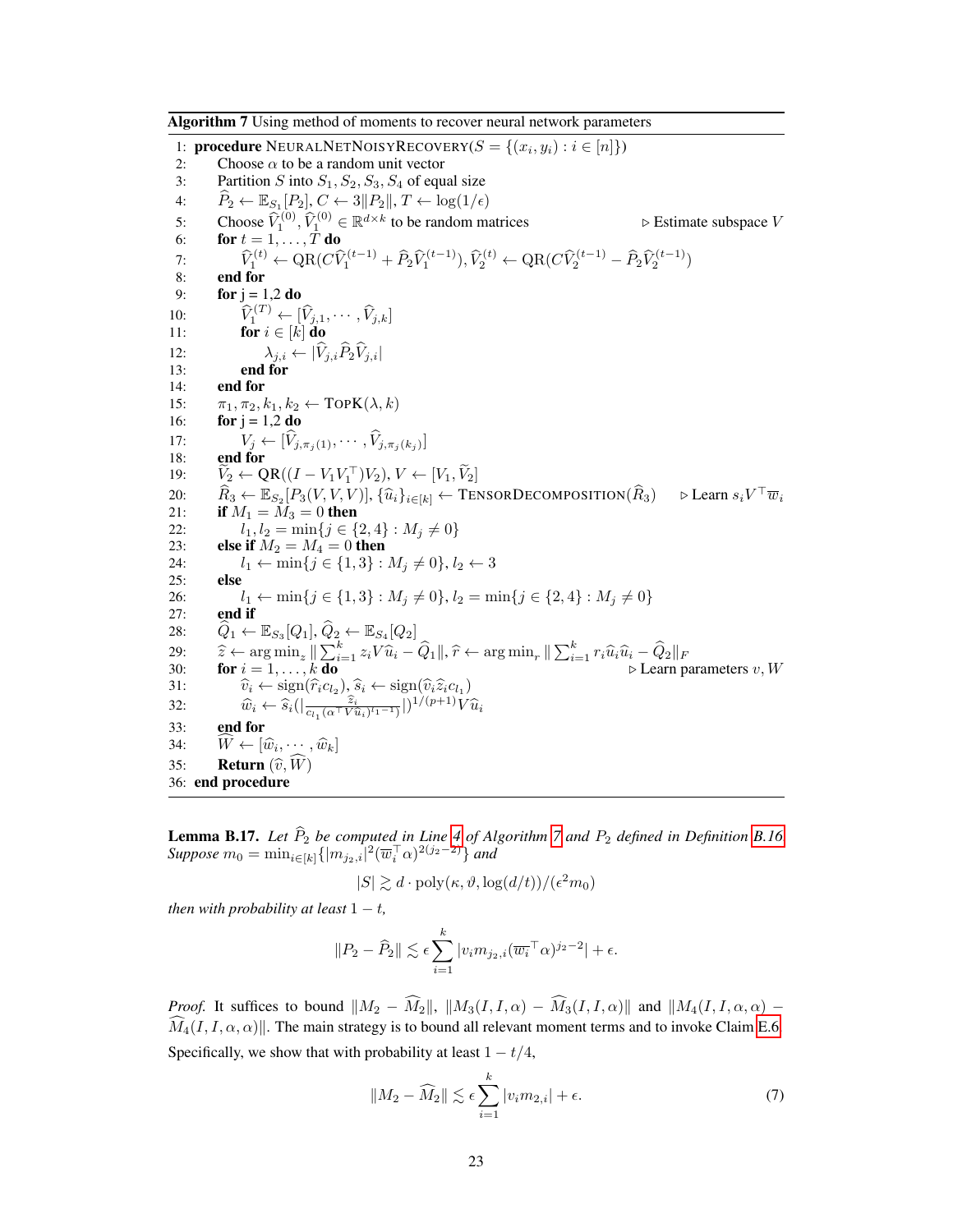<span id="page-7-1"></span><span id="page-7-0"></span>
$$
||M_3(I, I, \alpha) - \widehat{M}_3(I, I, \alpha)|| \lesssim \epsilon \sum_{i=1}^k |v_i m_{3,i}(\overline{w}_i^{\top} \alpha)| + \epsilon.
$$
 (8)

$$
||M_4(I, I, \alpha, \alpha) - \widehat{M}_4(I, I, \alpha, \alpha)|| \lesssim \epsilon \sum_{i=1}^k |v_i m_{4,i}| (\overline{w}_i^{\top} \alpha)^2 + \epsilon.
$$
 (9)

Recall that for sample  $(x_j, y_j) \in S$ ,  $y_j = \sum_{i=1}^k v_i \sigma(w_i^\top x_j) + \xi_j$  where  $\xi_j$  is independent of  $x_j$ . Consider each component  $i \in [k]$ . Define  $C_i(x_j), B_i(x_j) \in \mathbb{R}^{d \times d}$  as follows:

$$
B_i(x_j) = (\sigma(w_i^{\top} x_j) + \xi_j) \cdot (x_j^{\otimes 4} - (x_j \otimes x_j) \widetilde{\otimes} I + I \widetilde{\otimes} I)(I, I, \alpha, \alpha)
$$
  
= (\sigma(w\_i^{\top} x\_j) + \xi\_j) \cdot ((x^{\top} \alpha)^2 x^{\otimes 2} - (\alpha^{\top} x)^2 I - 2(\alpha^{\top} x)(x \alpha^{\top} + \alpha x^{\top}) - x x^{\top} + 2\alpha \alpha^{\top} + I),  
and  $G(x_j) = \mathbb{I}(\|x_j\| \leq B) = B(x_j)$ . Then from Glim E5, we have  $\mathbb{E}[B(x_j)] =$ 

and  $C_i(x_j) = \mathbb{1}(\|x_j\| \leq B) \cdot B_i(x_j)$ . Then from Claim [E.5](#page-15-1) we have  $\mathbb{E}[B_i(x_j)] =$  $m_{4,i}(\overline{w}_i^{\top} \alpha)^2 \overline{w}_i \overline{w}_i^{\top}$ . We calculate

$$
\sigma(w_i^\top x_j) \cdot (x_j^{\otimes 4} - (x_j \otimes x_j) \widetilde{\otimes} I + I \widetilde{\otimes} I)(I, I, \alpha, \alpha)
$$
  

$$
\lesssim (|w_i^\top x_j|^{p+1} + |\phi(0)|) \cdot ((x_j^\top \alpha)^2 ||x_j||^2 + 1 + ||x_j||^2 + (\alpha^\top x_j)^2)
$$
  

$$
\lesssim |w_i|^{p+1} \cdot |x_j|^{p+5},
$$

By Assumption [B.5,](#page-3-0) using Claim [E.1](#page-15-2) and  $B \ge d \cdot \text{poly}\log(d)$  we have

$$
\|\mathbb{E}[C_i(x_j)] - m_{4,i}(\overline{w}_i^{\top}\alpha)^2 \overline{w}_i \overline{w}_i^{\top}\| \lesssim \mathbb{E}[\mathbb{1}_{\|x_j\| \geq B} |w_i|^{p+1} \cdot |x_j|^{p+5}]
$$
  

$$
\lesssim (\|w_i\|d)^{p+5} \cdot e^{-\Omega(d \log d)}
$$
  

$$
\lesssim \epsilon.
$$

Also,  $\frac{1}{2} |m_{4,i}| (\overline{w}_i^{\top} \alpha)^2 \leq ||\mathbb{E}[C_i(x_j)]|| \leq 2 |m_{4,i}| (\overline{w}_i^{\top} \alpha)^2$ .

For any constant  $t \in (0, 1)$ , we have with probability  $1 - t/4$ ,

$$
||C_i(x_j)|| \lesssim (|w_i^\top x_j|^{p+1} + |\phi(0)| + |\xi_j|) \cdot ((x_j^\top \alpha)^2 ||x_j||^2 + 1 + ||x_j||^2 + (\alpha^\top x_j)^2)
$$
  
 
$$
\lesssim (||w_i||^{p+1} + |\phi(0)| + \vartheta) \cdot d \cdot \text{poly}(\log(d/t))
$$

where the first step comes from Assumption [B.5](#page-3-0) and the second step comes from Claim [E.2](#page-15-3) and Claim [E.3.](#page-15-4)

Using Claim [E.4,](#page-15-5) we have

$$
\|\mathbb{E}[C_i(x_j)^2]\| \lesssim \left(\mathbb{E}[(\phi(w_i^\top x_j) + \xi_j)^4]\right)^{1/2} \left(\mathbb{E}[(x_j^\top \alpha)^8]\right)^{1/2} \left(\mathbb{E}[\|x_j\|^4]\right)^{1/2} \lesssim (\|w_i\|^{p+1} + |\phi(0)| + \vartheta)^2 d.
$$

Furthermore we have,

 $\overline{11}$ 

$$
\max_{\|a\|=1} \left( \mathbb{E} \left[ (a^\top C_i(x_j) a)^2 \right] \right)^{1/2} \lesssim \left( \mathbb{E} \left[ (\phi(w_i^\top x_j) + \xi_j)^4 \right] \right)^{1/4} \lesssim \|w_i\|^{p+1} + |\phi(0)| + \vartheta.
$$

Then by Claim [E.6,](#page-15-0) with probability at least  $1 - t$ ,

$$
\|m_{4,i}(\overline{w}_i^{\top}\alpha)^2\overline{w}_i\overline{w}_i^{\top} - \frac{1}{|S|} \sum_{x_j \in S} C_i(x_j)\|
$$
  
\n
$$
\leq \|m_{4,i}(\overline{w}_i^{\top}\alpha)^2\overline{w}_i\overline{w}_i^{\top} - \mathbb{E}[C_i(x_j)]\| + \left\|\mathbb{E}[C_i(x_j)] - \frac{1}{|S|} \sum_{x_j \in S} C_i(x_j)\right\|
$$
  
\n
$$
\lesssim \epsilon |m_{4,i}|(\overline{w}_i^{\top}\alpha)^2 + \epsilon.
$$

<span id="page-7-2"></span>Summing up all components  $i \in [k]$ , we proved Eq [\(9\)](#page-7-0). Eq [\(7\)](#page-6-1) and Eq [\(8\)](#page-7-1) can be shown similarly.

 $\Box$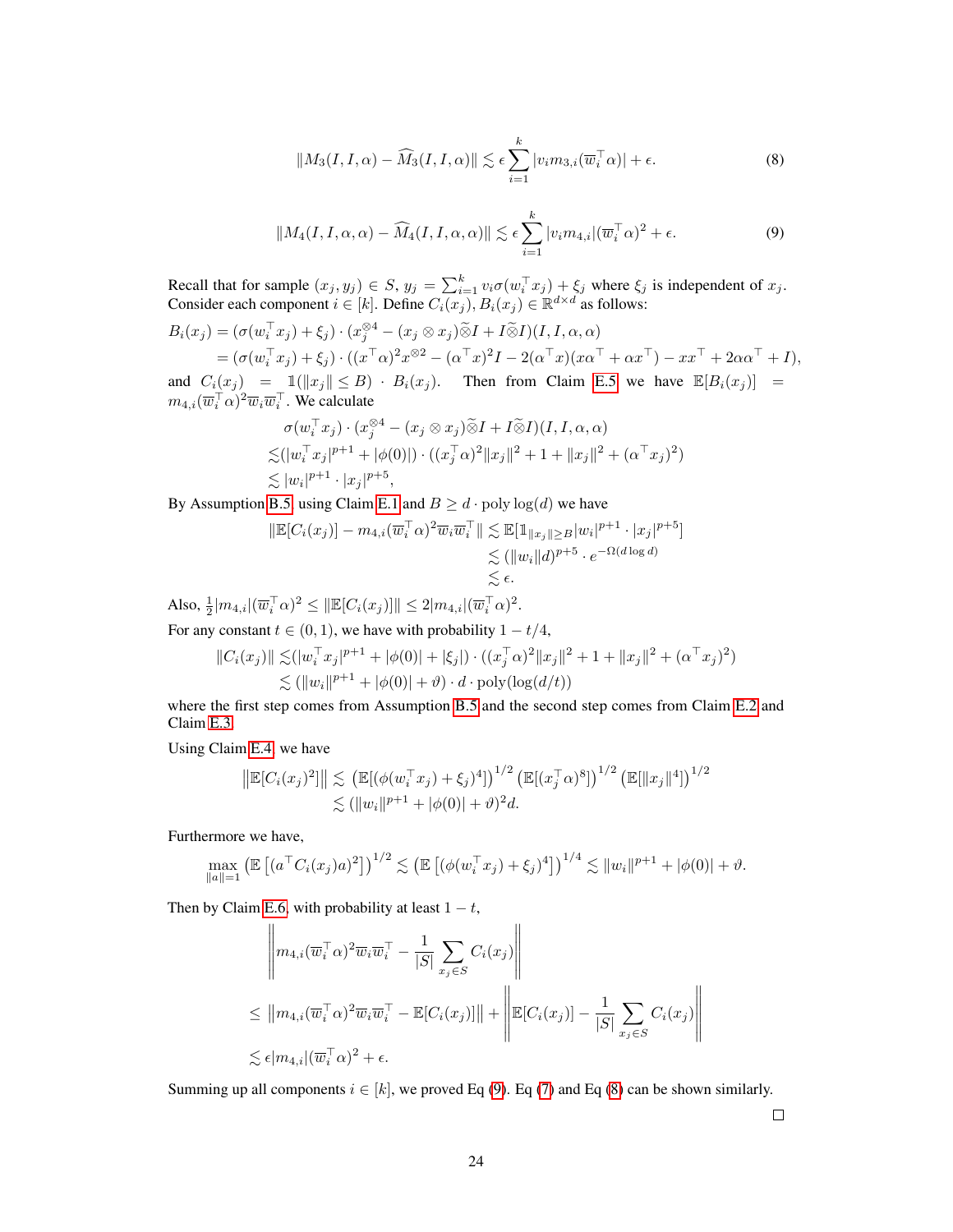**Lemma B.18.** Let  $V \in \mathbb{R}^{d \times k}$  *be an orthogonal matrix. Let*  $\widehat{R}_3$  *be computed in Line* [20](#page-6-0) of Algorithm [7](#page-6-0) *and*  $R_3 = P_3(V, V, V)$ *. Suppose* 

$$
m_0 = \min_{i \in [k]} \{ |m_{j_3,i}|^2 (\overline{w}_i^{\top} \alpha)^{2(j_3-3)} \}
$$

*and*

$$
|S| \gtrsim d \cdot \mathrm{poly}(\kappa,\vartheta,\log(d/t))/(\epsilon^2 m_0)
$$

*then with probability at least*  $1 - t$ *,* 

$$
||R_3 - \widehat{R}_3|| \lesssim \epsilon \sum_{i=1}^k |v_i m_{j_3,i} (\overline{w_i}^\top \alpha)^{j_3-3}| + \epsilon.
$$

*Proof.* From the definition of R<sub>3</sub>, it suffices to bound  $||M_3(V, V, V) - \widehat{M}_3(V, V, V)||$  and  $||M_4(V, V, V, \alpha) - \widehat{M}_4(V, V, V, \alpha)||$ . The proof is similar to the previous one.

Specifically, we show that with probability at least  $1 - t/4$ ,

<span id="page-8-1"></span><span id="page-8-0"></span>
$$
||M_3(V, V, V) - \widehat{M}_3(V, V, V)|| \lesssim \epsilon \sum_{i=1}^k |v_i m_{3,i}| + \epsilon.
$$
 (10)

$$
||M_4(V, V, V, \alpha) - \widehat{M}_4(V, V, V, \alpha)|| \lesssim \epsilon \sum_{i=1}^k |v_i m_{4,i}(\overline{w}_i^{\top} \alpha)| + \epsilon.
$$
 (11)

Recall that for sample  $(x_j, y_j) \in S$ ,  $y_j = \sum_{i=1}^k v_i \sigma(w_i^\top x_j) + \xi_j$  where  $\xi_j$  is independent of  $x_j$ . Consider each component  $i \in [k]$ . Define  $T_i(x_j), S_i(x_j) \in \mathbb{R}^{k \times k \times k}$ :

$$
T_i(x_j) = (\sigma(w_i^{\top} x_j) + \xi_j)
$$
  
\n
$$
\cdot (x_i^{\top} \alpha \cdot v(x)^{\otimes 3} - (V^{\top} \alpha) \widetilde{\otimes} (v(x) \otimes v(x)) - \alpha^{\top} x \cdot v(x) \widetilde{\otimes} I + (V^{\top} \alpha) \widetilde{\otimes} I),
$$
  
\n
$$
S_i(x_j) = 1(||x_j|| \leq B) \cdot T_i(x_j)
$$

where  $v(x) = V^{\top}x$ . Flatten  $T_i(x_j)$  along the first dimension to obtain  $B_i(x_j) \in \mathbb{R}^{k \times k^2}$ , flatten  $S_i(x_j)$  along the first dimension to obtain  $C_i(x_j) \in \mathbb{R}^{k \times k^2}$ .

From Claim E.7, 
$$
\mathbb{E}[B_i(x_j)] = m_{4,i}(\alpha^{\top}\overline{w}_i)(V^{\top}\overline{w}_i)\text{vec}((V^{\top}\overline{w}_i)(V^{\top}\overline{w}_i)^{\top})^{\top}
$$
. Therefore we have,  

$$
\|\mathbb{E}[B_i(x)]\| = |m_{4,i}(\alpha^{\top}\overline{w}_i)| \cdot \|V^{\top}\overline{w}_i\|^3.
$$

We calculate

$$
\|\mathbb{E}_{\xi_j}[B_i(x_j)]\| \lesssim (|w_i^\top x_j|^{p+1} + |\phi(0)|) \cdot ((x_j^\top \alpha)^2 \|V^\top x_j\|^3 + 3\|V^\top x_j\|^3 + 3|x_j^\top \alpha| \|V^\top x_j\| \sqrt{k} + 3\|V^\top \alpha\| \sqrt{k}) \lesssim \sqrt{k} \cdot \|w_i\|^{p+1} \|x_j\|^{p+6}.
$$

By Assumption [B.5,](#page-3-0) using Claim [E.1](#page-15-2) and  $B \ge d \cdot \text{poly}\log(d)$ ,

$$
\|\mathbb{E}[C_i(x_j)] - m_{4,i}(\alpha^\top \overline{w}_i)(V^\top \overline{w}_i)\text{vec}((V^\top \overline{w}_i)(V^\top \overline{w}_i)^\top)^\top\|
$$
  
\$\leq\$ 
$$
\mathbb{E}[\mathbb{1}_{\|x_j\| \leq B} \sqrt{k} \|w_i\|^{p+1} \|x_j\|^{p+6}]
$$
  
\$\leq \epsilon\$.

For any constant  $t \in (0, 1)$ , we have with probability  $1 - t$ ,

$$
||C_i(x_j)|| \lesssim (|w_i^\top x_j|^{p+1} + |\phi(0)| + |\xi_j|) \cdot ((x_j^\top \alpha)^2 ||V^\top x_j||^3 + 3||V^\top x_j||^3 + 3|x_j^\top \alpha|||V^\top x_j||\sqrt{k} + 3||V^\top \alpha||\sqrt{k}) \lesssim (||w_i||^{p+1} + |\phi(0)| + \vartheta)k^{3/2} \text{poly}(\log(d/t))
$$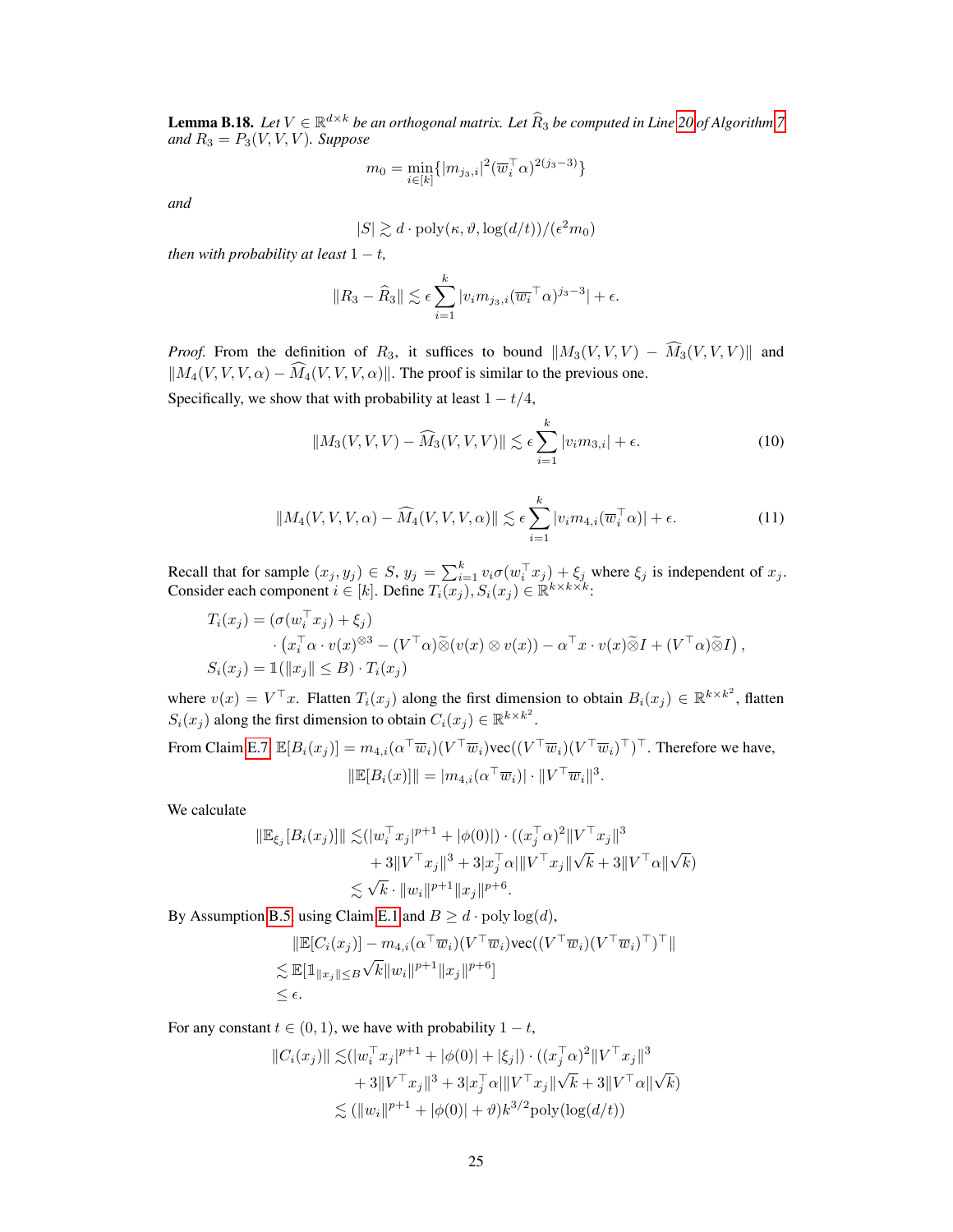where the first step comes from Assumption [B.5](#page-3-0) and the second step comes from Claim [E.2](#page-15-3) and Claim [E.3.](#page-15-4)

Using Claim [E.4,](#page-15-5) we have

$$
\|\mathbb{E}[C_i(x_j)C_i(x_j)^{\top}]\| \lesssim (\mathbb{E}[(\phi(w_i^{\top} x_j) + \xi_j)^4])^{1/2} (\mathbb{E}[(\alpha^{\top} x_j)^4])^{1/2} (\mathbb{E}[\|V^{\top} x_j\|^6])^{1/2}
$$
  

$$
\lesssim (\|w_i\|^{p+1} + |\phi(0)| + \vartheta)^2 k^{3/2}.
$$

and

$$
\|\mathbb{E}[C_i(x_j)^{\top} C_i(x_j)]\|
$$
  
\n
$$
\lesssim (\mathbb{E}[(\phi(w_i^{\top} x_j) + \xi_j)^4])^{1/2} (\mathbb{E}[(\alpha^{\top} x_j)^4])^{1/2} (\mathbb{E}[\|V^{\top} x_j\|^4])^{1/2}
$$
  
\n
$$
\cdot \left(\max_{\|A\|_F=1} \mathbb{E}[\langle A, (V^{\top} x_j)(V^{\top} x_j)^{\top} \rangle^4]\right)^{1/2}
$$
  
\n
$$
\lesssim (\|w_i\|_F^{p+1} + |\phi(0)| + \vartheta)^2 k^2.
$$

Furthermore we have,

$$
\max_{\|a\|=\|b\|=1} \left( \mathbb{E} \left[ (a^{\top} C_i(x_j) b)^2 \right] \right)^{1/2} \n\lesssim \left( \mathbb{E} [(\phi(w_i^{\top} x_j) + \xi_j)^4] \right)^{1/4} \left( \mathbb{E} \left[ (\alpha^{\top} x_j)^4 \right] \right)^{1/4} \max_{\|a\|=1} \left( \mathbb{E} \left[ (a^{\top} V^{\top} x_j)^4 \right] \right)^{1/2} \n\cdot \max_{\|A\|_F=1} \left( \mathbb{E} \left[ \langle A, (V^{\top} x_j) (V^{\top} x_j)^{\top} \rangle^4 \right] \right)^{1/2} \n\lesssim (\|w_i\|^{p+1} + |\phi(0)| + \vartheta) k.
$$

Then by Claim [E.6,](#page-15-0) with probability at least  $1 - t$ ,

$$
\|m_{4,i}(\alpha^{\top}\overline{w}_{i})(V^{\top}\overline{w}_{i})\text{vec}((V^{\top}\overline{w}_{i})(V^{\top}\overline{w}_{i})^{\top})^{\top} - \frac{1}{|S|}\sum_{x_{j}\in S}C_{i}(x_{j})\|
$$
  
\n
$$
\leq \|m_{4,i}(\alpha^{\top}\overline{w}_{i})(V^{\top}\overline{w}_{i})\text{vec}((V^{\top}\overline{w}_{i})(V^{\top}\overline{w}_{i})^{\top})^{\top} - \mathbb{E}[C_{i}(x_{j})]\|
$$
  
\n
$$
+ \left\|\mathbb{E}[C_{i}(x_{j})] - \frac{1}{|S|}\sum_{x_{j}\in S}C_{i}(x_{j})\right\|
$$
  
\n
$$
\lesssim \epsilon|v_{i}m_{4,i}(\overline{w}_{i}^{\top}\alpha)| + \epsilon.
$$

Summing up all neurons  $i \in [k]$ , we proved Eq [\(11\)](#page-8-0). Eq [\(10\)](#page-8-1) can be shown similarly.

 $\Box$ 

<span id="page-9-0"></span>**Lemma B.19.** *Let*  $Q_1$  *and*  $Q_2$  *be computed in Line* [28](#page-6-0) *of Algorithm* [7.](#page-6-0) *Let*  $Q_1$  *be defined by Eq* [4](#page-5-3) *and*  $Q_2$  *be defined by Eq* 4

$$
m_0 = \min_{i \in [k]} \{ |m_{j_1,i}|^2 (\overline{w}_i^{\top} \alpha)^{2(j_1-1)}, |m_{j_2,i}|^2 (\overline{w}_i^{\top} \alpha)^{2(j_2-2)} \}
$$

*and*

$$
|S| \gtrsim d \cdot \text{poly}(\kappa, \vartheta, \log(d/t)) / (\epsilon^2 m_0)
$$

*then with probability at least*  $1 - t$ *,* 

$$
||Q_1 - \widehat{Q}_1|| \lesssim \epsilon \sum_{i=1}^k |v_i m_{j_1,i}(\overline{w_i}^\top \alpha)^{j_1-1}| + \epsilon,
$$
  

$$
||Q_2 - \widehat{Q}_2|| \lesssim \epsilon \sum_{i=1}^k |v_i m_{j_2,i}(\overline{w_i}^\top \alpha)^{j_2-2}| + \epsilon.
$$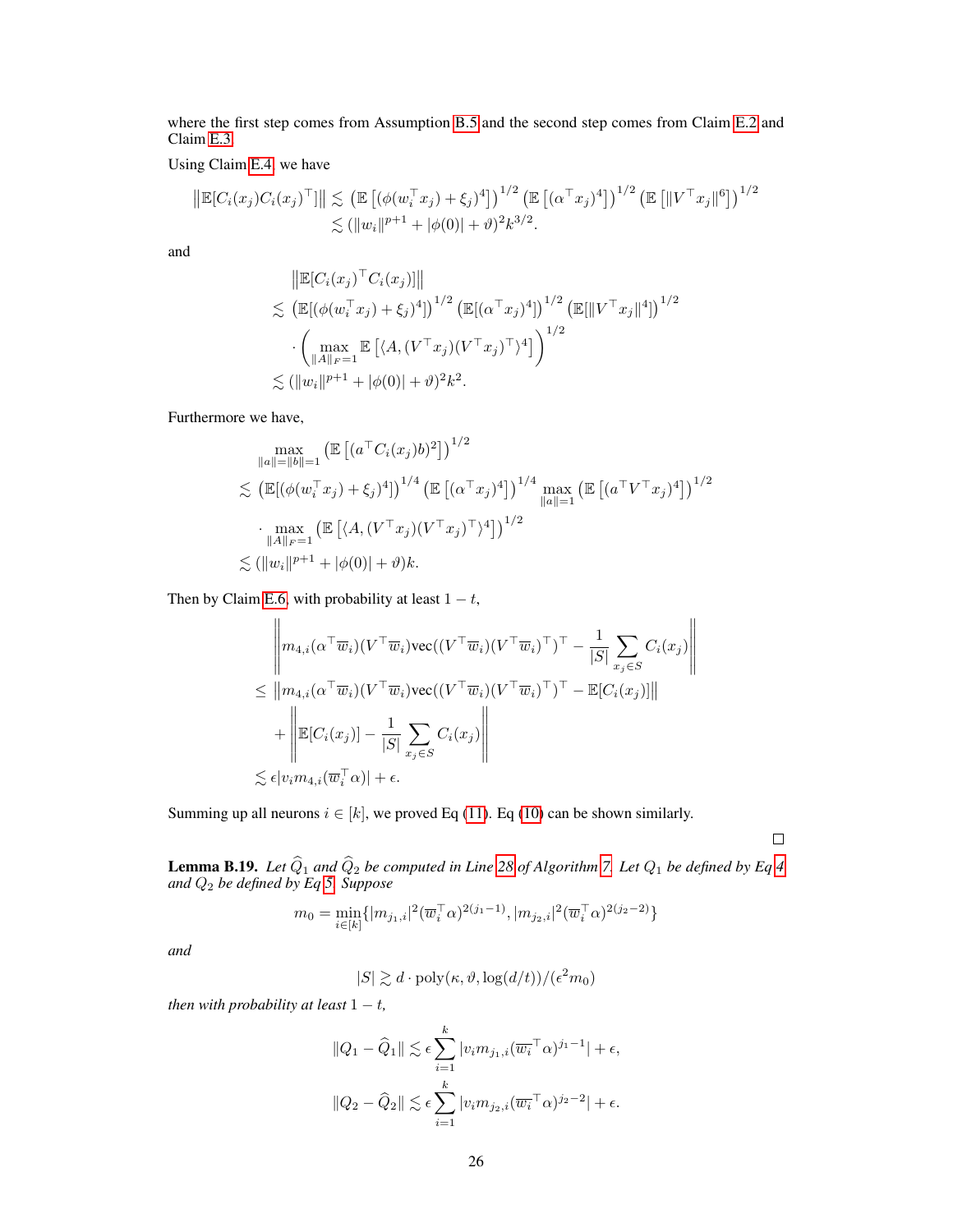*Proof.* Recall the expression of  $Q_1$  and  $Q_2$ ,

$$
Q_1 = M_{l_1}(I, \underbrace{\alpha, \cdots, \alpha}_{(j_1-1) \alpha^s}) = \sum_{i=1}^k v_i c_{j_1} ||w_i||^{p+1} (\alpha^{\top} \overline{w}_i)^{j_1-1} \overline{w}_i,
$$
  

$$
Q_2 = M_{j_2}(V, V, \underbrace{\alpha, \cdots, \alpha}_{(j_2-2) \alpha^s}) = \sum_{i=1}^k v_i c_{j_2} ||w_i||^{p+1} (\alpha^{\top} \overline{w}_i)^{j_2-2} (V^{\top} \overline{w}_i) (V^{\top} \overline{w}_i)^{\top}.
$$

The proof is essentially similar to Lemma [B.17](#page-5-5) and Lemma [B.18.](#page-7-2)

$$
\Box
$$

We also use the following Lemmata from [\[47,](#page--1-20) [90\]](#page--1-18).

<span id="page-10-1"></span>**Lemma B.20** (Adapted from Theorem 3 of [\[47\]](#page--1-20)). *Given a tensor*  $\hat{T} = \sum_{i=1}^{k} \pi_i u_i^{\otimes 3} + \epsilon R \in \mathbb{R}^{d \times d \times d}$ . Assume incoherence  $u_i^{\top}u_j \leq \mu$ . Let  $L_0 := (\frac{50}{1-\mu^2})^2$  and  $L \geq L_0 \log(15d(k-1)/t)^2$ . Then there *exists an algorithm such that, with probability at least*  $1 - t$ , *for every*  $u_i$ , *the algorithm returns a*  $\widetilde{u}_i$ <br>such that *such that*

$$
\|\widetilde{u}_i - u_i\|_2 \le O\left(\frac{\sqrt{\|\pi\|_1 \pi_{\max}}}{\pi_{\min}^2} \cdot \frac{\|V^\top\|_2^2}{1 - \mu^2} \cdot (1 + C(t))\right) \epsilon + o(\epsilon),
$$

where  $C(t):=\log(kd/t)\sqrt{d/L}$  and  $V$  is the inverse of the full-rank extension of  $(u_1 \dots u_k)$  with *unit-norm columns.*

<span id="page-10-0"></span>**Lemma B.21** (Adapted from Lemma E.6 of [\[90\]](#page--1-18)). *Let*  $P_2$  *be defined as in Definition [B.16](#page-5-2) and*  $\hat{P}_2$  *be* its empirical version calculated in Line [4](#page-6-0) of Algorithm  $\bar{7}$ . Let  $\check{U} \in \mathbb{R}^{d \times k}$  be the orthogonal column  $span\ of\ W\in\mathbb{R}^{d\times k}$ . Assume  $\|\widehat{P}_2-P_2\|\leq s_k(P_2)/10$ . Let C be a large enough positive number such that  $C > 2||P_2||$ . Then after  $T = O(\log(1/\epsilon))$  iterations, the  $V \in \mathbb{R}^{d \times k}$  computed in Algorithm [7](#page-6-0) *will satisfy*

$$
||UU^{\top} - VV^{\top}|| \lesssim ||\widehat{P}_2 - P_2||/s_k(P_2) + \epsilon,
$$

*which implies*

$$
||(I - V V^{\top}) w_i|| \lesssim (||\widehat{P}_2 - P_2||/s_k(P_2) + \epsilon)||w_i||.
$$

<span id="page-10-4"></span>**Lemma B.22** (Adapted from Lemma E.13 in [\[90\]](#page--1-18)). *Let*  $U \in \mathbb{R}^{d \times k}$  *be the orthogonal column span of* **Denote Branch Let**  $V \in \mathbb{R}^{d \times k}$  denote an orthogonal matrix satisfying that  $||VV^\top - UU^\top|| \leq \hat{\delta}_2 \leq 1/(\kappa^2 \sqrt{d})$ k)*. For each*  $i \in [k]$ *, let*  $\hat{u}_i$  *denote the vector satisfying*  $||s_i\hat{u}_i - V^\top \overline{w}_i|| \leq \hat{\delta}_3 \leq 1/(\kappa^2 \sqrt{\frac{k}{\kappa^2}})$ <br>*For each*  $i \in [k]$ *, let*  $\hat{u}_i$  *denote the vector satisfying*  $||s_i\hat{u}_i - V^\top \overline{w}_i|| \leq \hat{\delta}_$ k)*. Let* Q<sup>1</sup> *be* defined as in Eq [\(4\)](#page-5-3) and  $\widehat{Q}_1$  be the empirical version of  $Q_1$  such that  $||Q_1 - \widehat{Q}_1|| \leq \widehat{\delta}_4 ||Q_1|| \leq \frac{1}{4} ||Q_1||.$ 

 $Let z^* \in \mathbb{R}^k$  and  $\widehat{z} \in \mathbb{R}^k$  be defined as in Eq [\(6\)](#page-5-6) and Line [29.](#page-6-0) Then

$$
|\hat{z}_i - z_i^*| \leq (\kappa^4 k^{3/2} (\hat{\delta}_2 + \hat{\delta}_3) + \kappa^2 k^{1/2} \hat{\delta}_4) \|z^*\|_1.
$$

<span id="page-10-3"></span>**Lemma B.23** (Adapted from Lemma E.14 in [\[90\]](#page--1-18)). *Let*  $U \in \mathbb{R}^{d \times k}$  *be the orthogonal column span*  $p(T^*)$  *of*  $W^*$  *and*  $V$  *be an orthogonal matrix satisfying that*  $\|VV^\top - UV^\top\| \leq \hat{\delta}_2 \lesssim 1/(\kappa\sqrt{k})$ *. For each*  $i \in [k]$ , let  $\widehat{u}_i$  denote the vector satisfying  $||s_i\widehat{u}_i - V^\top \overline{w}_i^*|| \leq \widehat{\delta}_3 \lesssim 1/(\sqrt{k}\kappa^3)$ .

*Let*  $Q_2$  *be defined as in Eq* [\(5\)](#page-5-4) *and*  $\hat{Q}_2$  *be the empirical version of*  $Q_2$  *such that*  $||Q_2 - \hat{Q}_2||_F \le$  $\widehat{\delta}_4 \|Q_2\|_F \leq \frac{1}{4} \|Q_2\|_F$ . Let  $r^* \in \mathbb{R}^k$  and  $\widehat{r} \in \mathbb{R}^k$  be defined as in Eq [\(6\)](#page-5-6) and Line [29.](#page-6-0) Then

<span id="page-10-2"></span>
$$
|\widehat{r}_i - r_i^*| \le (k^3 \kappa^8 \widehat{\delta}_3 + \kappa^2 k^2 \widehat{\delta}_4) \|r^*\|.
$$

Now we are in the position of proving Theorem [B.13.](#page-4-0)

*Proof.* Consider Algorithm [7.](#page-6-0) First, by Lemma [B.21](#page-10-0) and Lemma [B.17,](#page-5-5) we have

$$
||VV^{\top}\overline{w}_i - \overline{w}_i|| \le (||\widehat{P}_2 - P_2||/s_k(P_2) + \epsilon)
$$
  
\n
$$
\le (\text{poly}(k, \kappa)||\widehat{P}_2 - P_2|| + \epsilon)
$$
  
\n
$$
\le \text{poly}(k, \kappa)\epsilon.
$$
 (12)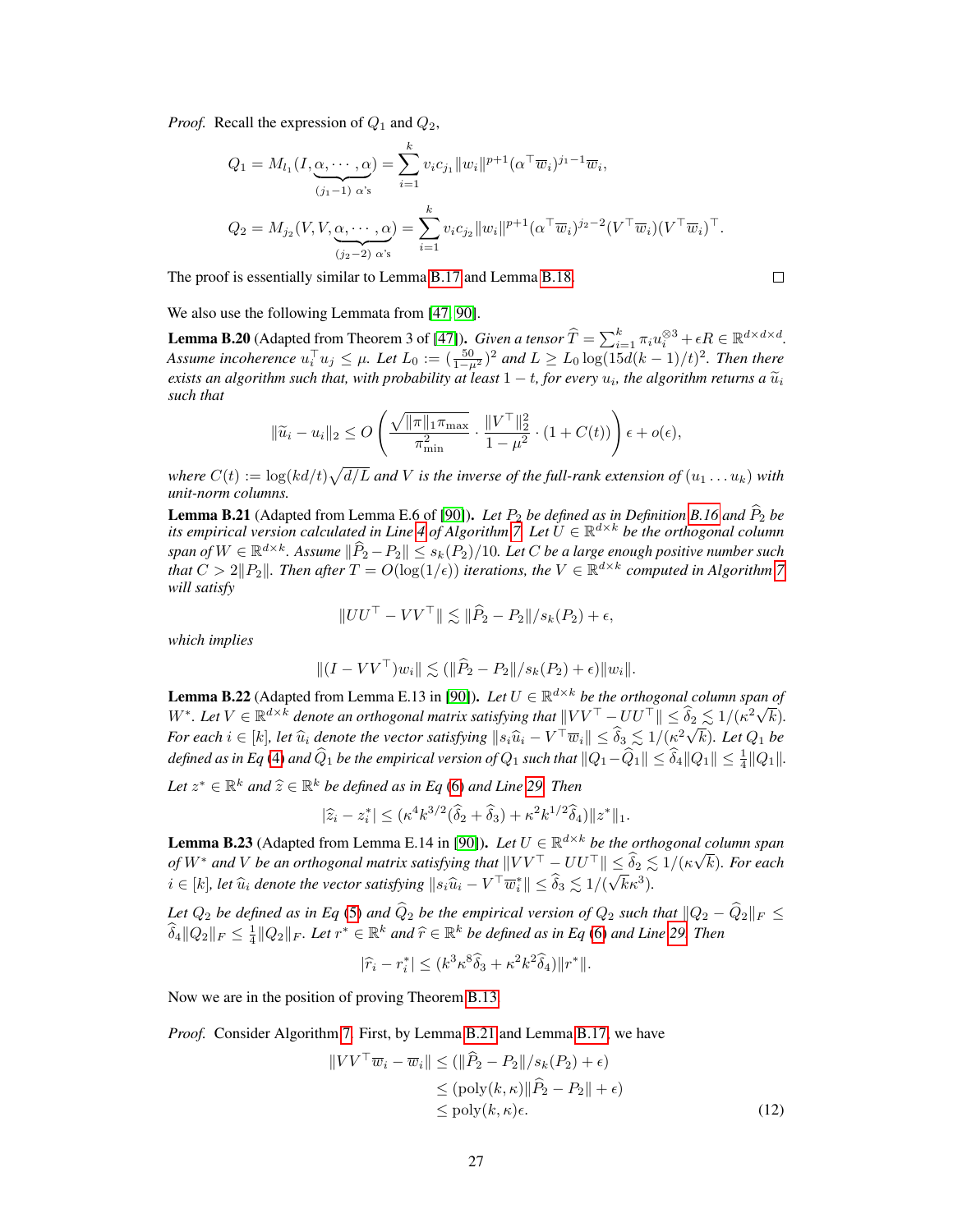Next, combining Lemma [B.20](#page-10-1) and Lemma [B.18,](#page-7-2) we have

$$
||V^{\top}\overline{w}_i - s_i \widehat{u}_i|| \le \text{poly}(k,\kappa) ||\widehat{R}_3 - R_3|| \le \epsilon \text{poly}(k,\kappa). \tag{13}
$$

It thus follows that

$$
\|\overline{w}_i - s_i V \widehat{u}_i\| \le \|VV^\top \overline{w}_i - \overline{w}_i\| + \|VV^\top \overline{w}_i - V s_i \widehat{u}_i\|
$$
  
\n
$$
= \|VV^\top \overline{w}_i - \overline{w}_i\| + \|V^\top \overline{w}_i - s_i \widehat{u}_i\|
$$
  
\n
$$
\le \epsilon \text{poly}(k, \kappa), \tag{14}
$$

where the first step applies triangle inequality and the last step uses Eq  $(12)$  and Eq  $(13)$ .

We proceed to bound the error in  $\hat{r}$  and  $\hat{z}$ . We have,

$$
|\hat{r}_i - r_i^*| \lesssim \text{poly}(k, \kappa) (\|Q_2 - \widehat{Q}_2\| + \|s_i \widehat{u}_i - V^\top \overline{w}_i\|) \cdot \|r^*\|
$$
  

$$
\lesssim \text{epoly}(k, \kappa) \cdot \|r^*\|
$$
 (15)

where the first step comes from Lemma [B.23](#page-10-3) and the second step comes from Lemma [B.19](#page-9-0) and Eq [\(14\)](#page-11-2). Furthermore,

$$
|\hat{z}_i - z_i^*| \lesssim \text{poly}(k, \kappa) \cdot (\|Q_1 - \widehat{Q}_1\| + \|s_i \widehat{u}_i - V^\top \overline{w}_i\| + \|VV^\top - UU^\top\|) \cdot \|z^*\|_1
$$
  
 
$$
\lesssim \text{epoly}(k, \kappa) \|z^*\|_1,
$$
 (16)

where the first step comes from Lemma [B.22](#page-10-4) and the second step comes from combining Lemma [B.19,](#page-9-0) Lemma [B.21,](#page-10-0) and Eq [\(14\)](#page-11-2). Finally, combining Eq [\(15\)](#page-11-3), Eq [\(16\)](#page-11-4) and Eq [\(14\)](#page-11-2), the output in Line [32](#page-6-0) satisfies  $\|\hat{w}_i - w_i\|_F \le \epsilon \text{poly}(k, \kappa) \cdot \|w_i\|_F$ . Since  $v_i$  are discrete values, they are exactly recovered.

<span id="page-11-5"></span><span id="page-11-4"></span><span id="page-11-3"></span><span id="page-11-2"></span><span id="page-11-1"></span>

## <span id="page-11-0"></span>B.5.2 Exact recovery of neural networks from noiseless data

In this section we prove Theorem [B.15.](#page-5-0) Similar to Appendix [B.5.1,](#page-5-1) denote  $W = [w_1, \dots, w_k]^\top$ where  $w_i \in \mathbb{R}^d$  and  $\widehat{W} = [\widehat{w}_1, \cdots, \widehat{w}_k]^\top$ . We use  $\mathcal D$  to denote the distribution of  $x \sim \mathcal N(0, I_d)$ <br>and  $y = \langle v, \sigma(Wx) \rangle$ . We define the empirical loss for explored features and the population loss as and  $y = \langle v, \sigma(Wx) \rangle$ . We define the empirical loss for explored features and the population loss as follows,

$$
L_n(\widehat{W}) = \frac{1}{2n} \sum_{(x,y)\in S^{(1)}} \left( \sum_{i=1}^k v_i \sigma(\widehat{w}_i^\top x_i) - y_i \right)^2, \tag{17}
$$

$$
L(\widehat{W}) = \frac{1}{2} \mathbb{E}_{\mathcal{D}} \left[ \left( \sum_{i=1}^{k} v_i \sigma(\widehat{w}_i^{\top} x) - y \right)^2 \right].
$$
 (18)

Algorithm 8 Using method of moments and gradient descent to recover neural network parameters

1: **procedure** NEURALNETRECOVERY( $S = \{(x_i, y_i) : i \in [n]\}$ ) 2: Let  $S^{(1)} \leftarrow \{(x, y) \in S : ||x|| \leq B\}$ 

3: Compute  $(v, \widehat{W}) \leftarrow \text{NEURALNETNOISYRECOVERY}(S^{(1)})$ 

4: Find  $W^{(1)}$  as the global minimum of  $L_n(\cdot)$ , where  $L_n(\cdot)$  is defined in Eq [\(17\)](#page-11-5).

```
5: Return (v, W^{(1)})
```
6: end procedure

**Definition B.24.** Let  $s_i$  be the *i*-th singular value of  $W$ ,  $\lambda := \prod_{i=1}^k (s_i/s_k)$ . Let  $\tau =$  $(3s_1/2)^{4p}/\min_{z\in[s_k/2,3s_1/2]}\{\rho^2(z)\}.$ 

<span id="page-11-6"></span>We use the follow results adapted from [\[90\]](#page--1-18). The only difference is that the rewards are potentially truncated if  $||x|| \ge B$ , and due to  $B = d \cdot \text{poly}\log(d)$  we can bound its difference between standard Gaussian in the same way as Appendix [B.5.1.](#page-5-1)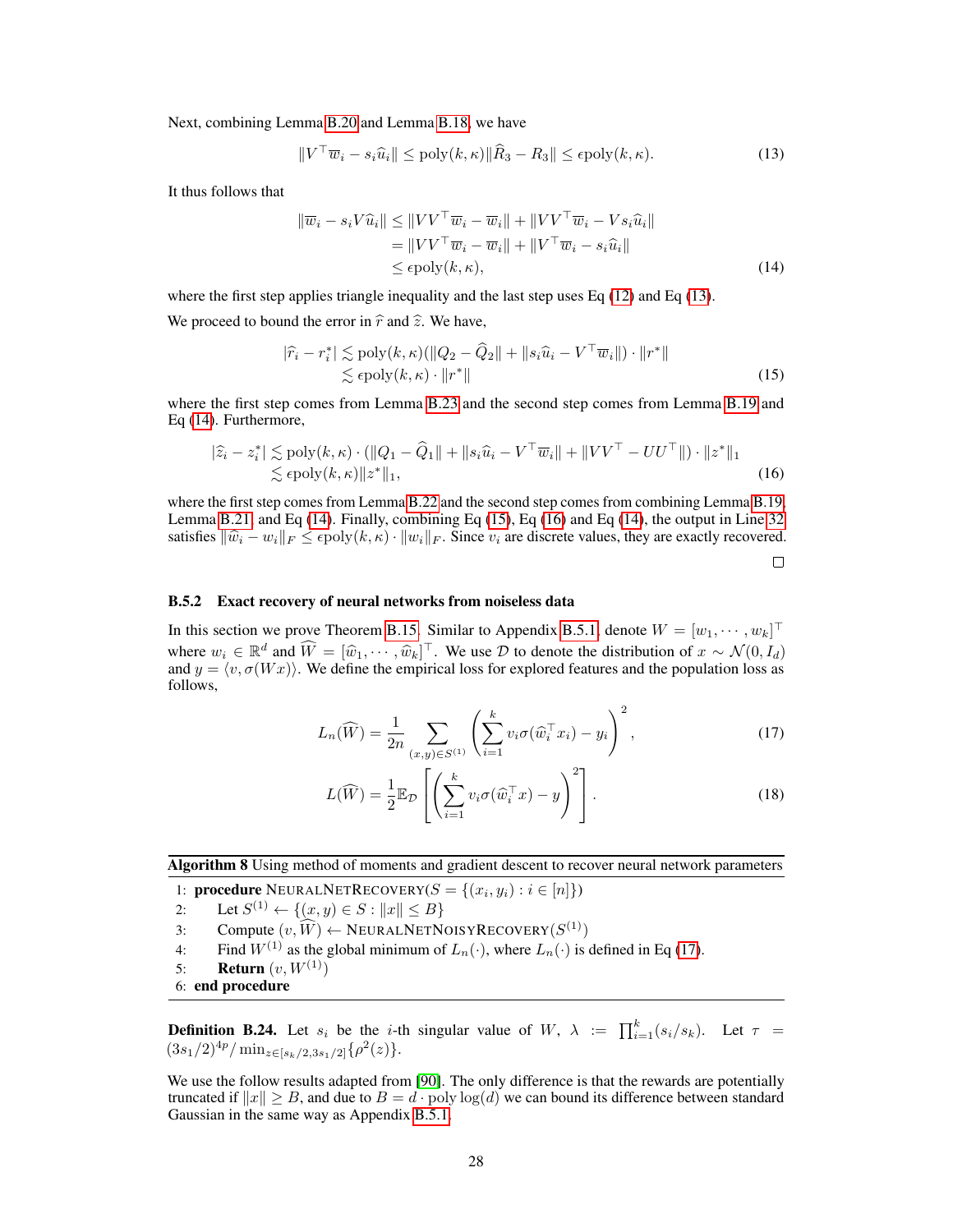**Lemma B.25** (Concentration, adapted from Lemma D.11 in [\[90\]](#page--1-18)). Let samples size  $n >$  $\epsilon^{-2}d\tau$ poly(log( $d/t$ )), then with probability at least  $1-t$ ,

$$
\|\nabla^2 L_n(W) - \nabla^2 L(W)\| \lesssim k s_1^{2p} \epsilon + \text{poly}(B_W, d) e^{-\Omega(d)}.
$$

<span id="page-12-0"></span>**Lemma B.26** (Adapted from Lemma D.16 in [\[90\]](#page--1-18)). *Assume activation*  $\sigma(\cdot)$  *satisfies Assumption [B.8](#page-3-4) and Assumption [B.7.](#page-3-3) Then for any*  $t \in (0,1)$ *, if*  $n \geq d \cdot \text{poly}(\log(d/t))$ *, with probability at least*  $1-t$ *, for any*  $\hat{W}$  *(which is not necessarily to be independent of samples) satisfying*  $\|W - \hat{W}\| \leq s_k/4$ , we *have*

$$
\|\nabla^2 L_n(\widehat{W}) - \nabla^2 L_n(W)\| \leq k s_1^p \|W - \widehat{W}\| d^{(p+1)/2}.
$$

Now we prove Theorem [B.15.](#page-5-0)

*Proof.* The exact recovery consists of first finding (exact) v and (approximate)  $\hat{W}$  close enough to W by tensor method (Appendix [B.5.1\)](#page-5-1), and then minimizing the empirical loss  $L_n(\cdot)$ . We will prove that  $L_n(\cdot)$  is locally strongly convex, thus we find the precise W.

From Lemma D.3 from [\[90\]](#page--1-18) we know:

$$
\Omega(\rho(s_k)/\lambda)I \preceq \nabla^2 L(W) \preceq O(ks_1^{2p})I. \tag{19}
$$

Combining Lemma [B.25,](#page-11-6)  $d \ge \log(B_W/\lambda)$ , and  $n \ge \frac{k^2 \lambda^2 s_1^{4p}}{\rho^2(s_k)} d\tau$  poly $(\log(d/t))$ , we know  $\nabla^2 L_n(W)$ must be positive definite.

Next we uniformly bound Lipschitzness of  $\nabla^2 L_n$ . From Lemma [B.26](#page-12-0) there exists a universal constant c, such that for all  $\widehat{W}$  that satisfies  $\|W - \widehat{W}\| \leq cks_1^{2p}/(ks_1^p d^{(p+1)/2}) = cs_1^p d^{-(p+1)/2}$ ,  $\nabla L_n^2(\widehat{W}) \gtrsim ks_1^{2p}$  holds uniformly. So there is a unique miminizer of  $L_n$  in this region.

Notice  $L_n(W) = 0$ , therefore we can find W by directly minimizing the empirical loss as long as we find any  $\widehat{W}$  in this region. This can be achieved by tensor method in Appendix [B.5.1.](#page-5-1) We thus complete the proof. complete the proof.

## C Omitted Proofs in Section [4](#page--1-21)

For the proofs of Theorem [4.2,](#page--1-22) Example [4.3,](#page--1-23) and Example [4.4,](#page--1-24) we refer the readers to [\[36\]](#page--1-25).

<span id="page-12-1"></span>**Lemma C.1.** *Consider the polynomial family*  $\mathcal{F}_V$  *of dimension* D. Assume that  $n > 2D$ . For any  $E \in \mathbb{R}^d$  that is of positive measure, by sampling *n* samples  $\{x_i\}$  *i.i.d. from*  $\mathbb{P}_{x \in \mathcal{N}(0,I_d)}(\cdot|x \in E)$  and *observing the noiseless feedbacks*  $y_i = f^*(x_i)$ , one can almost surely uniquely determine the  $f^*$  by *solving the system of equations*  $y_i = f(x_i)$ ,  $i = 1, ..., n$ , for  $f \in \mathcal{F}_\mathcal{V}$ .

*Proof.* By Theorem [4.2,](#page--1-22) there exists a set  $N \in \mathbb{R}^d \times \dots \mathbb{R}^d$  of Lebesgue measure zero, such that if  $(x_1, \dots, x_n) \notin N$ , one can uniquely determine the  $f^*$  by the observations on the n samples. Therefore, we only need to show that with probability 1, the sampling procedure returns  $(x_1, \ldots, x_n) \notin N$ . This is because

$$
\mathbb{P}(x_1, ..., x_n \in N) = \mathbb{P}_{x_i \in \mathcal{N}(0, I_d)}((x_1, ..., x_n) \in N \mid x_1, ..., x_n \in E)
$$
  
= 
$$
\frac{\mathbb{P}_{x_i \in \mathcal{N}(0, I_d)}((x_1, ..., x_n) \in N \cap (E \times \cdots \times E))}{\mathbb{P}_{x_i \in \mathcal{N}(0, I_d)}((x_1, ..., x_n) \in (E \times \cdots \times E))}
$$
  
= 
$$
\frac{0}{[\mathbb{P}_{x_1 \in \mathcal{N}(0, I_d)}(x_1 \in E)]^n}
$$
  
= 0.

 $\Box$ 

By Lemma [C.1](#page-12-1) above, it is not hard to see that Algorithms [4](#page--1-26) and [5](#page--1-27) work.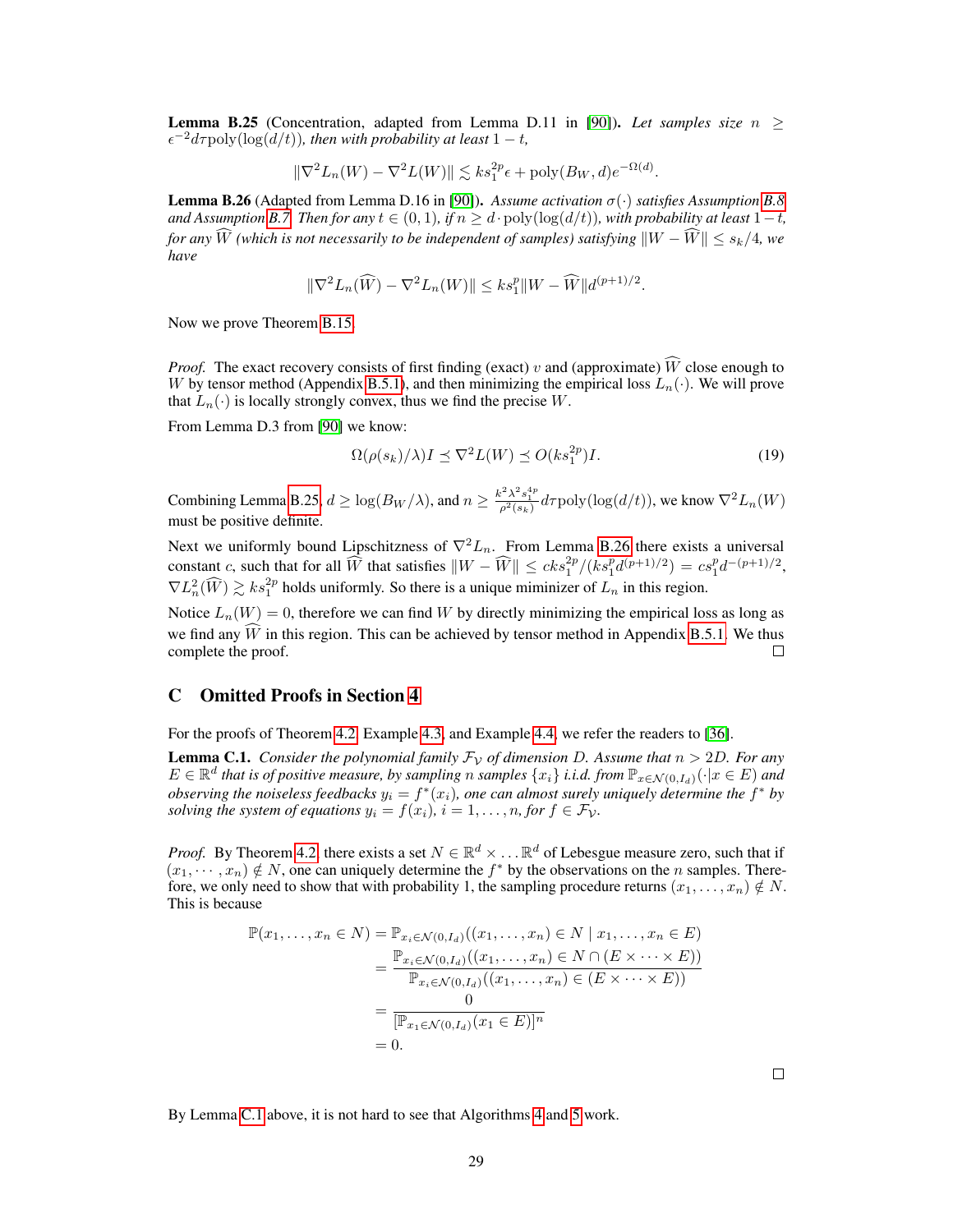## D Omitted Constructions and Proofs in Subsection [4.1](#page--1-28)

Construction of the Reward Functions The following construction of the polynomial hard case is adopted from [\[36\]](#page--1-25).

Let d be the dimension of the feature space. Let  $e_i$  denotes the *i*-th standard orthonormal basis of  $\mathbb{R}^d$ , i.e.,  $e_i$  has only one 1 at the *i*-th entry and 0's for other entries. Let p denote the highest order of the polynomial. We assume  $d \gg p$ . We use  $\Lambda$  to denote a subset of the p-th multi-indices

$$
\Lambda = \{(\alpha_1, \ldots, \alpha_p) | 1 \leq \alpha_1 \leq \cdots \leq \alpha_p \leq d\}.
$$

For an  $\alpha = (\alpha_1, \ldots, \alpha_p) \in \Lambda$ , denote  $M_{\alpha} = e_{\alpha_1} \otimes \cdots \otimes e_{\alpha_p}$ ,  $x_{\alpha} = e_{\alpha_1} + \cdots + e_{\alpha_p}$ .

The model space M is a subset of rank-1 p-th order tensors, which is defined as  $M = \{M_{\alpha} | \alpha \in \Lambda\}.$ We define two subsets of feature space  $\mathcal{F}_0$  and  $\mathcal{F}$  as  $\mathcal{F}_0 = \{x_\alpha | \alpha \in \Lambda\}$ ,  $\mathcal{F} = \text{conv}(\mathcal{F}_0)$ . For  $M_\alpha \in \Lambda$  $M, x \in \mathcal{F}$ , define  $r(M_\alpha, x)$  as  $r(M_\alpha, x) = \langle M_\alpha, x^{\otimes p} \rangle = \prod_{i=1}^p \langle e_{\alpha_i}, x \rangle$ . We assume that for each level h, there is a  $M^{(h)} = M_{\alpha^{(h)}} \in \mathcal{M}$ , and the noiseless reward is  $r_h(s, a) = r(M^{(h)}, \phi_h(s, a))$ .

We have the following properties.

<span id="page-13-1"></span>**Proposition D.1** ([\[36\]](#page--1-25)). *For*  $M_{\alpha} \in \mathcal{M}$  *and*  $x_{\alpha'} \in \mathcal{F}_0$ *, we have* 

$$
r(M_{\alpha}, x_{\alpha'}) = \mathbb{I}_{\{\alpha = \alpha'\}}.
$$

<span id="page-13-0"></span>**Proposition D.2.** *For*  $M_{\alpha} \in \mathcal{M}$  *, we have* 

$$
\max_{x \in \mathcal{F}} r(M_{\alpha}, x) = 1.
$$

*proof of Proposition [D.2.](#page-13-0)* For all  $x \in \mathcal{F}$ , since  $\mathcal{F} = \text{conv}(\mathcal{F}_0)$ , we can write

$$
x=\sum_{\alpha\in\Lambda}p_{\alpha}(e_{\alpha_1}+\cdots+e_{\alpha_p}),
$$

where  $\sum_{\alpha \in \Lambda} p_{\alpha} = 1$  and  $p_{\alpha} \ge 0$ . Therefore,

$$
r(M_{\alpha'}, x) = \prod_{i=1}^{p} \langle e_{\alpha'_i}, x \rangle.
$$

Plug in the expression of  $x$ , we have

$$
\langle e_{\alpha'_i}, x \rangle = \sum_{\alpha} p_{\alpha} \langle e_{\alpha'_i}, e_{\alpha_1} + \dots + e_{\alpha_p} \rangle
$$

$$
= \sum_{\alpha} p_{\alpha} \mathbb{I}_{\{\alpha'_i \in \alpha\}}
$$

$$
\leq \sum_{\alpha} p_{\alpha} = 1.
$$

Therefore,

$$
r(M_{\alpha'}, x) = \prod_{i=1}^{p} \langle e_{\alpha'_i}, x \rangle
$$
  
= 
$$
\left(\sum_{\alpha} p_{\alpha} \mathbb{I}_{\{e_{\alpha'_1} \in \alpha\}}\right) \cdots \left(\sum_{\alpha} p_{\alpha} \mathbb{I}_{\{e_{\alpha'_p} \in \alpha\}}\right)
$$
  
\$\leq 1\$.

Finally, since  $r(M_{\alpha'}, x_{\alpha'}) = 1$ , we have  $\max_{x \in \mathcal{F}} r(M_{\alpha}, x) = 1$ .

**MDP constructions** Consider a family of MDPs with only two states  $S = \{S_{good}, S_{bad}\}\$ . The action set A is set to be F. Let f be a mapping from F to  $\mathcal{F}_0$  such that f is identity when restricted to  $\mathcal{F}_0.$  For all level  $h\in[H],$  we define the feature map  $\phi_h:S\times A\rightarrow\mathcal{F}$  to be

$$
\phi_h(s, a) = \begin{cases} a & \text{if } s = S_{\text{good}}, \\ f(a) & \text{if } s = S_{\text{bad}}. \end{cases}
$$

 $\Box$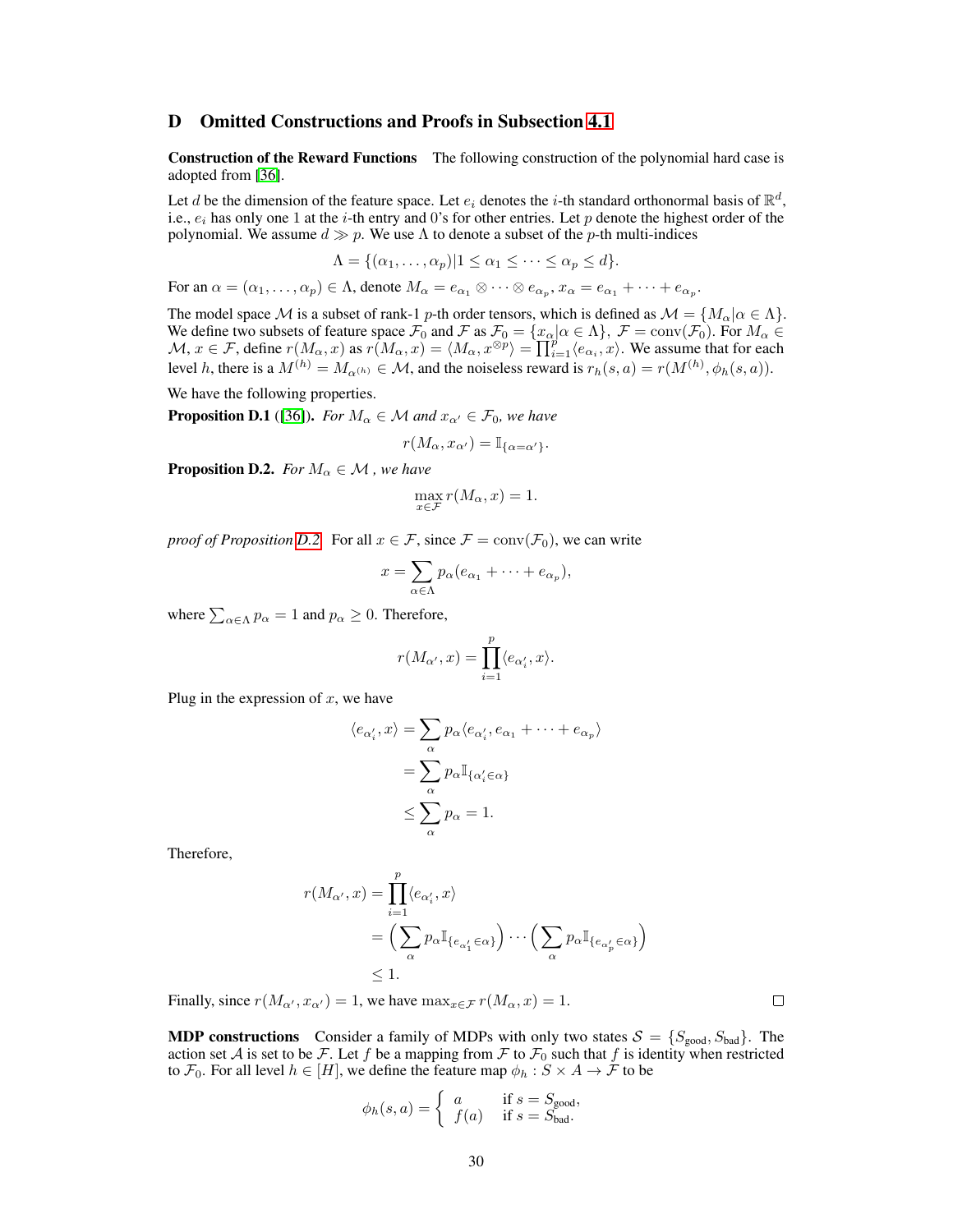Given an unknown sequence of indices  $\alpha^{(1)}, \ldots, \alpha^{(H)}$ , the reward function at level h is  $r_h(s, a)$  =  $r(M_{\alpha^{(h)}}, \phi_h(s, a))$ . Specifically, we have

$$
r_h(S_{\text{good}}, a) = r(M_{\alpha^{(h)}}, a), r_h(S_{\text{bad}}, a) = r(M_{\alpha^{(h)}}, f(a)).
$$

The transition  $P<sub>h</sub>$  is constructed as

$$
P_h(S_{bad}|s,a) = 1 \text{ for all } s \in \mathcal{S}, a \in \mathcal{A}.
$$

This construction means it is impossible for the online scenarios to reach the good state for  $h > 1$ .

<span id="page-14-0"></span>The next proposition shows that  $Q_h^*$  is polynomial realizable and falls into the case of Example [4.4.](#page--1-24) **Proposition D.3.** We have for all  $h \in [H]$  and  $s \in S$ ,  $a \in A$ ,  $V_h^*(s) = H - h + 1$  and  $Q_h^*(s, a) =$  $r_h(s,a) + H - h + 1$ . Furthermore,  $Q_h^*(s,a)$ , viewed as the function of  $\phi_h(s,a)$ , is a polynomial of *the form*  $q_h(U_h\phi_h(s, a))$  *for some degree-p polynomial*  $q_h$  *and*  $U_h \in \mathbb{R}^{p \times d}$ *.* 

*proof of Proposition [D.3.](#page-14-0)* First notice that by Proposition [D.2,](#page-13-0) for all  $h \in [H]$  and  $s \in S$ , we have  $\max_{a \in \mathcal{A}} r_h(s, a) = 1.$ 

Therefore, by induction, suppose we have proved for all  $s'$ ,  $V_{h+1}^*(s') = H - h$ , then we have

$$
V_h^*(s) = \max_{a \in \mathcal{A}} Q_h^*(s, a)
$$
  
= 
$$
\max_{a \in \mathcal{A}} \{ r_h(s, a) + \mathbb{E}_{s' \sim P_h(\cdot | s, a)} [V_{h+1}^*(s')] \}
$$
  
= 
$$
1 + H - h.
$$

Then we have  $Q_h^*(s, a) = r_h(s, a) + H - h + 1$ .

Furthermore, we have

$$
Q_h^*(s, a) = r_h(s, a) + H - h + 1
$$
  
=  $r(M_{\alpha^{(h)}}, \phi_h(s, a)) + H - h + 1$   
=  $\prod_{i=1}^p \langle e_{\alpha_i^{(h)}}, \phi_h(s, a) \rangle + H - h + 1$   
=  $q_h(U_h \phi_h(s, a)),$ 

where  $q_h(x_1,...,x_p) = x_1x_2\cdots x_p + (H-h+1)$  and  $U_h \in \mathbb{R}^{p \times d}$  is a matrix with  $e_{\alpha_i^{(h)}}$  as the i-th row.

<span id="page-14-1"></span>**Theorem D.4.** *Under the online RL setting, any algorithm needs to play at least*  $\binom{d}{p} - 1 = \Omega(d^p)$ *episodes to identify*  $\alpha^{(2)}, \ldots, \alpha^{(H)}$  *and thus to identify the optimal policy.* 

*proof of Theorem [D.4.](#page-14-1)* Under the online RL setting, any algorithm enters and remains in S<sub>bad</sub> for h > 1. When  $s_h = S_{bad}$ , no matter what  $a_h$  the algorithm chooses, we have  $\phi_h(s_h, a_h) = f(a_h) \in$  $\mathcal{F}_0$ . Notice that for any  $M_{\alpha^{(h)}} \in \mathcal{M}$  and any  $x_\alpha \in \mathcal{F}_0$ , we have  $r(M_{\alpha^{(h)}}, x_\alpha) = \mathbb{I}_{\{\alpha = \alpha^{(h)}\}}$  as Proposition [D.1](#page-13-1) suggests. Hence, we need to play  $\binom{d}{p} - 1$  times at level h in the worst case to find out  $\alpha^{(h)}$ . The argument holds for all  $h = 2, 3, \ldots, H$ .  $\Box$ 

<span id="page-14-2"></span>**Theorem D.5.** *Under the generative model setting, by querying*  $2d(p+1)^pH = O(dH)$  *samples,* we can almost surely identify  $\alpha^{(1)}$  ,  $\alpha^{(2)}$ , . . . ,  $\alpha^{(H)}$  and thus identify the optimal policy.

*proof of Theorem [D.5.](#page-14-2)* By Proposition [D.3,](#page-14-0) we know that  $Q_h^*(s, a)$ , viewed as the function of  $\phi_h(s, a)$ , falls into the case of Example [4.4](#page--1-24) with  $k = p$ .

Next, notice that for all  $h \in [H]$ ,  $\{\phi_h(s, a) \mid s \in S, a \in A\} = \mathcal{F}$ . Although  $\mathcal{F}$  is not of positive measure, we can actually know the value of  $Q_h^*$  when  $\phi_h(s, a)$  is in  $\text{conv}(\mathcal{F}, \mathbf{0})$  since the reward is p-homogenous. Specifically, for every feature of the form  $c \cdot \phi_h(s, a)$ , where  $0 \le c \le 1$  and  $\phi_h(s, a) \in \mathcal{F}$ , the reward is  $c^p$  times the reward of  $(s, a)$ . Therefore, to get the reward at  $c \cdot \phi_h(s, a)$ , we only need to query the generative model at  $(s, a)$  of level h, and then multiply the reward by  $c^p$ .

Notice that  $conv(\mathcal{F}, 0)$  is of positive Lebesgue measure. By Theorem [4.7,](#page--1-29) we know that only  $2d(p+1)^pH = O(dH)$  samples are needed to determine the optimal policy almost surely.

 $\Box$